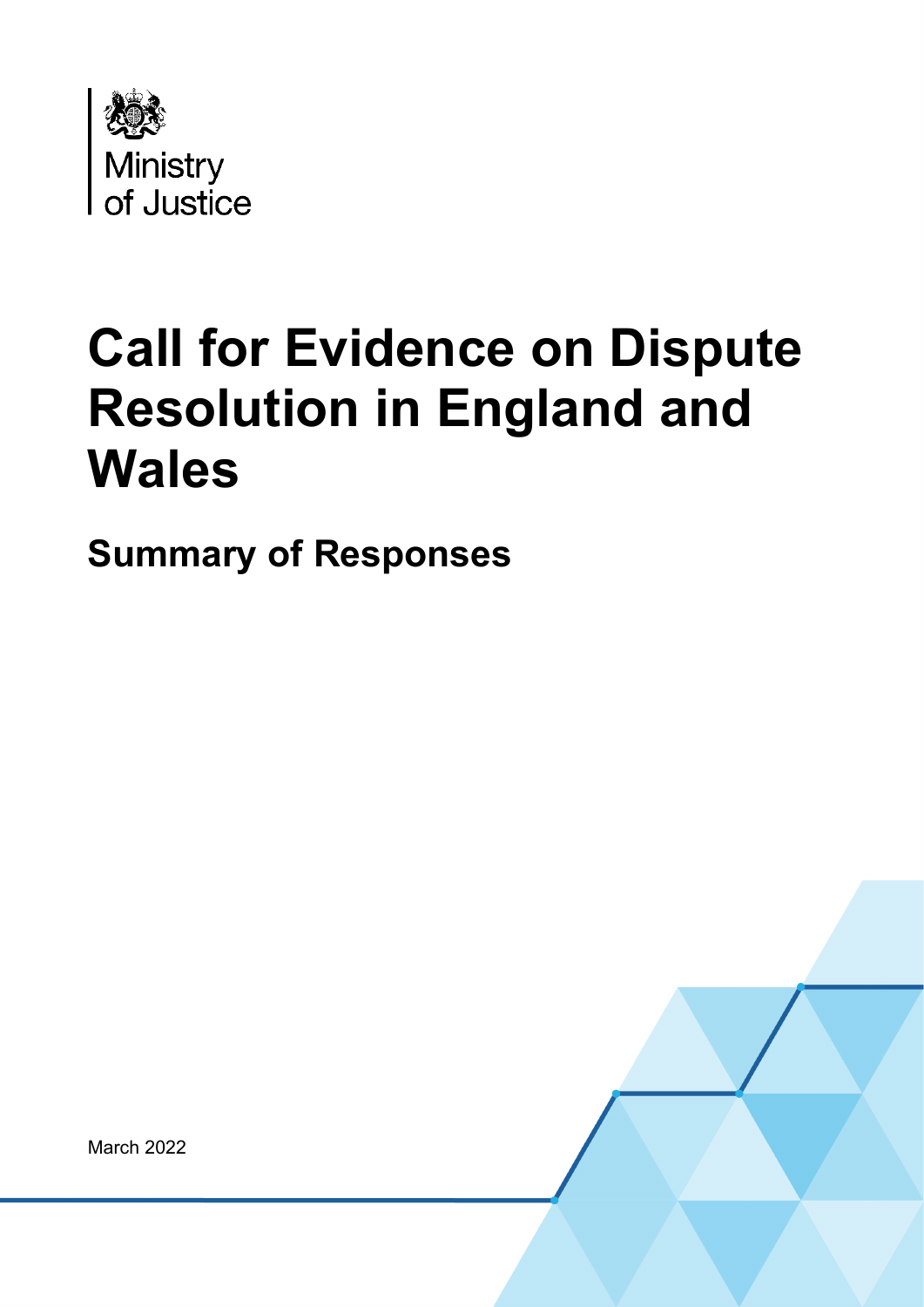

## **Call for Evidence on Dispute Resolution in England and Wales**

Summary of Responses

**Response to consultation carried out by the Ministry of Justice.**

**This information is also available at<https://consult.justice.gov.uk/>**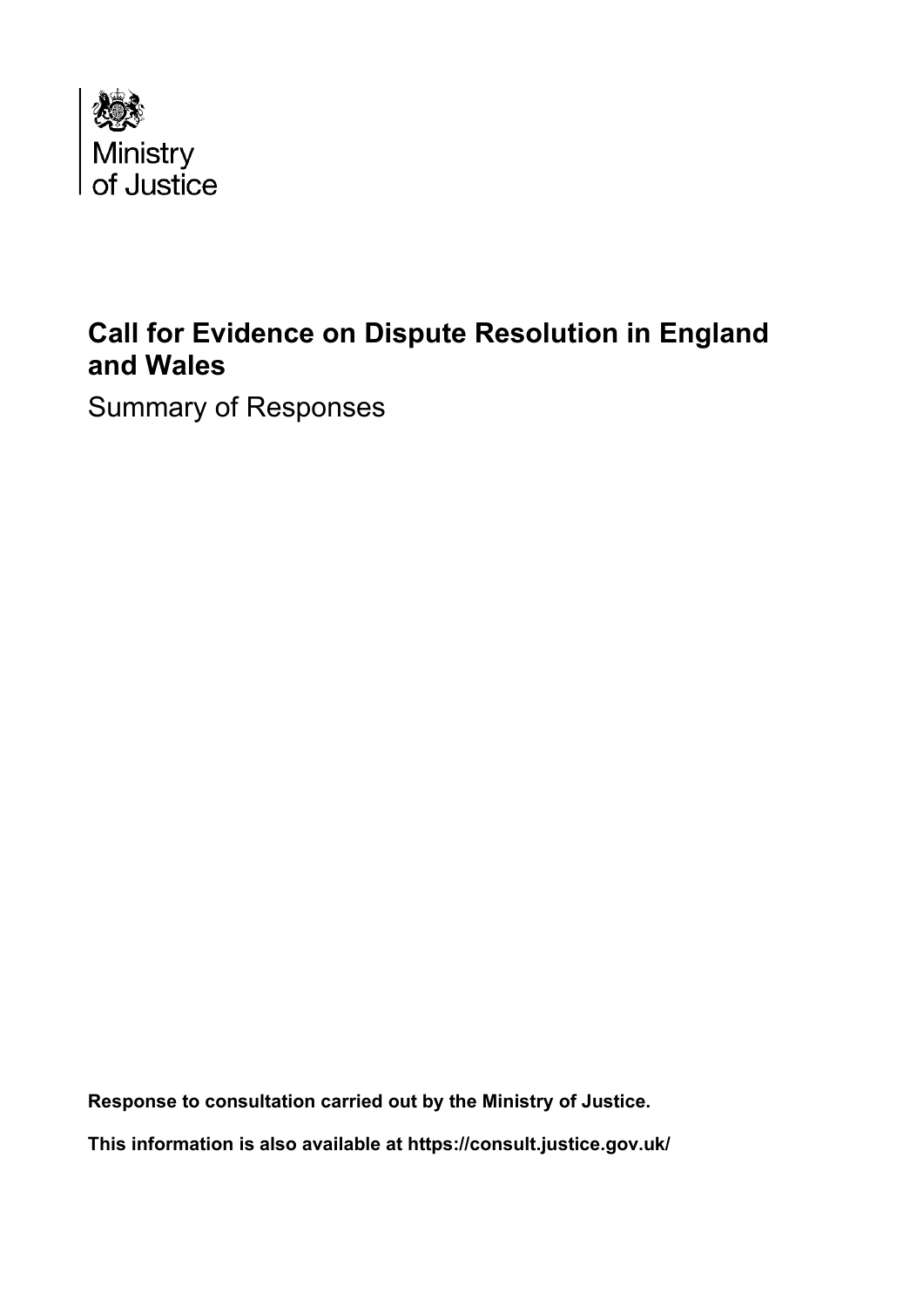## **Contents**

| <b>Introduction</b>                                                            | $\overline{2}$          |
|--------------------------------------------------------------------------------|-------------------------|
| Background                                                                     | $\overline{2}$          |
| What we asked                                                                  | $\overline{2}$          |
| Overview of respondents                                                        | 3                       |
| <b>Contact details</b>                                                         | 3                       |
| <b>Complaints or comments</b>                                                  | 3                       |
| Thematic analysis of responses received to each section                        | $\overline{\mathbf{4}}$ |
| Section 1: Drivers of engagement and settlement                                | $\overline{4}$          |
| Section 2: Quality and outcomes                                                | $\overline{7}$          |
| Section 3: Dispute resolution service providers                                | 10                      |
| Section 4: Finance and economic costs / benefits of dispute resolution systems | 13                      |
| Section 5: Technology infrastructure                                           | 15                      |
| Section 6: Public Sector Equality Duty                                         | 19                      |
| Section 7: Additional evidence                                                 | 22                      |
| <b>Conclusion and next steps</b>                                               | 25                      |
| <b>Consultation principles</b>                                                 | 26                      |
| Annex A - List of consultation questions                                       | 27                      |
| Annex B - List of organisational respondents                                   | 31                      |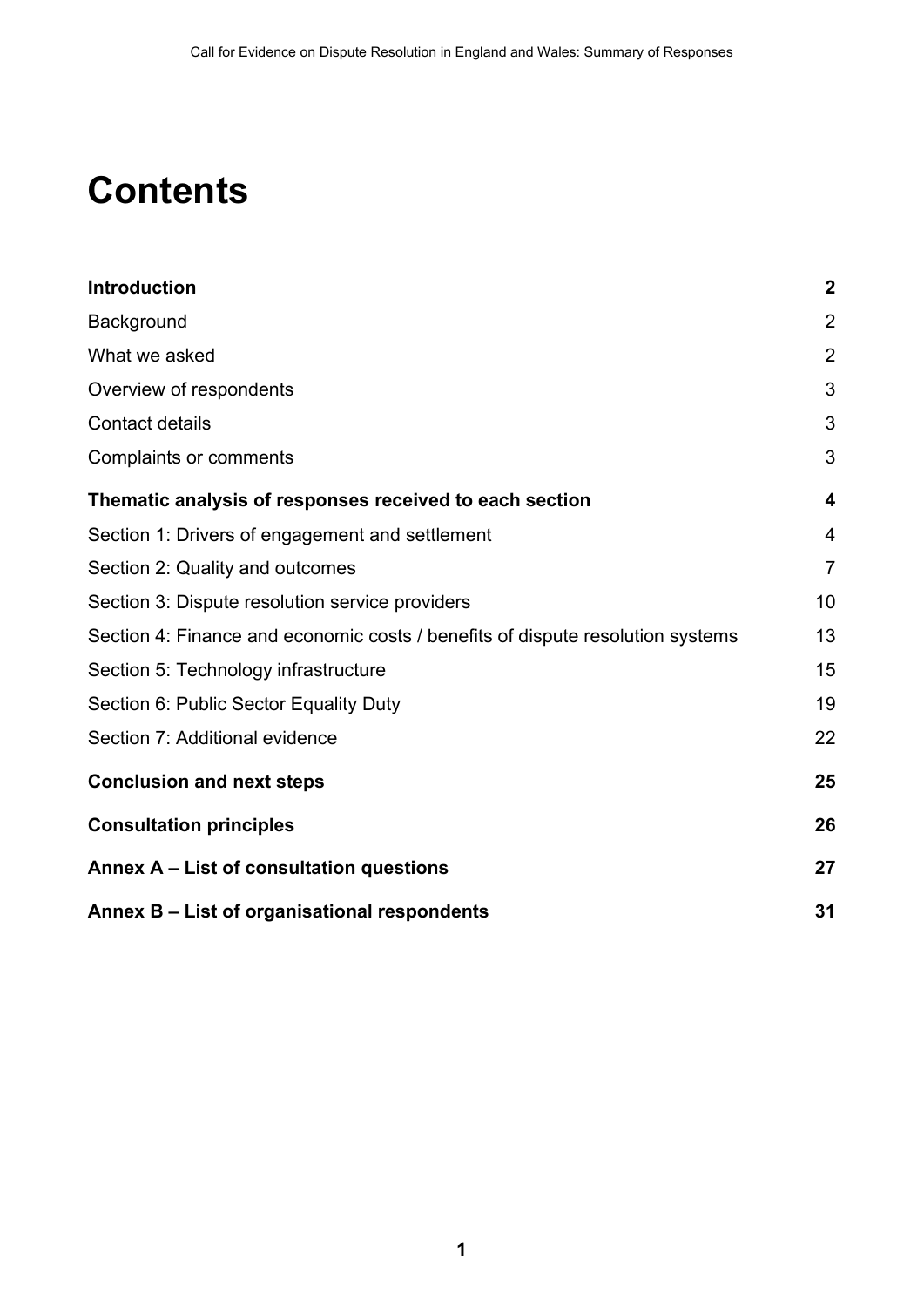## <span id="page-3-0"></span>**Introduction**

## <span id="page-3-1"></span>**Background**

The Call for Evidence on Dispute Resolution in England and Wales was published by the Ministry of Justice on 3 August 2021.

It sought evidence on a range of "dispute resolution" processes, defined as encompassing all methods of resolving disputes in the civil, family and administrative jurisdictions, apart from litigation. These included, but were not limited to, mediation, conciliation, arbitration, Ombudsmen schemes and similar, whether conducted via online platforms or with the assistance of other technology or not. Views were not sought on the operation of the court service, except in so far as it engages with these other forms of out-of-court resolution processes.

Contributions were invited from all interested parties, including the judiciary, legal profession, mediators and other dispute resolvers, academics, the advice sector, and court users.

The Call for Evidence was supported by the Master of the Rolls (Sir Geoffrey Vos), the President of the Family Division (Sir Andrew McFarlane), and the Senior President of the Tribunals (Sir Keith Lindblom).

The consultation period closed on 31 October 2021 and this report summarises the responses, including how the consultation exercise will influence the further development of policy in this area.

### <span id="page-3-2"></span>**What we asked**

The Call for Evidence focused on seven key thematic areas where we wanted further evidence and insight. Questions fell within the categories of:

- Drivers of engagement and settlement;
- Quality and outcomes;
- Dispute resolution service providers;
- Finance and economic costs / benefits of dispute resolution systems;
- Technology infrastructure;
- Public sector equality duty; and,
- Additional evidence.

The list of questions in each category can be seen in Annex A.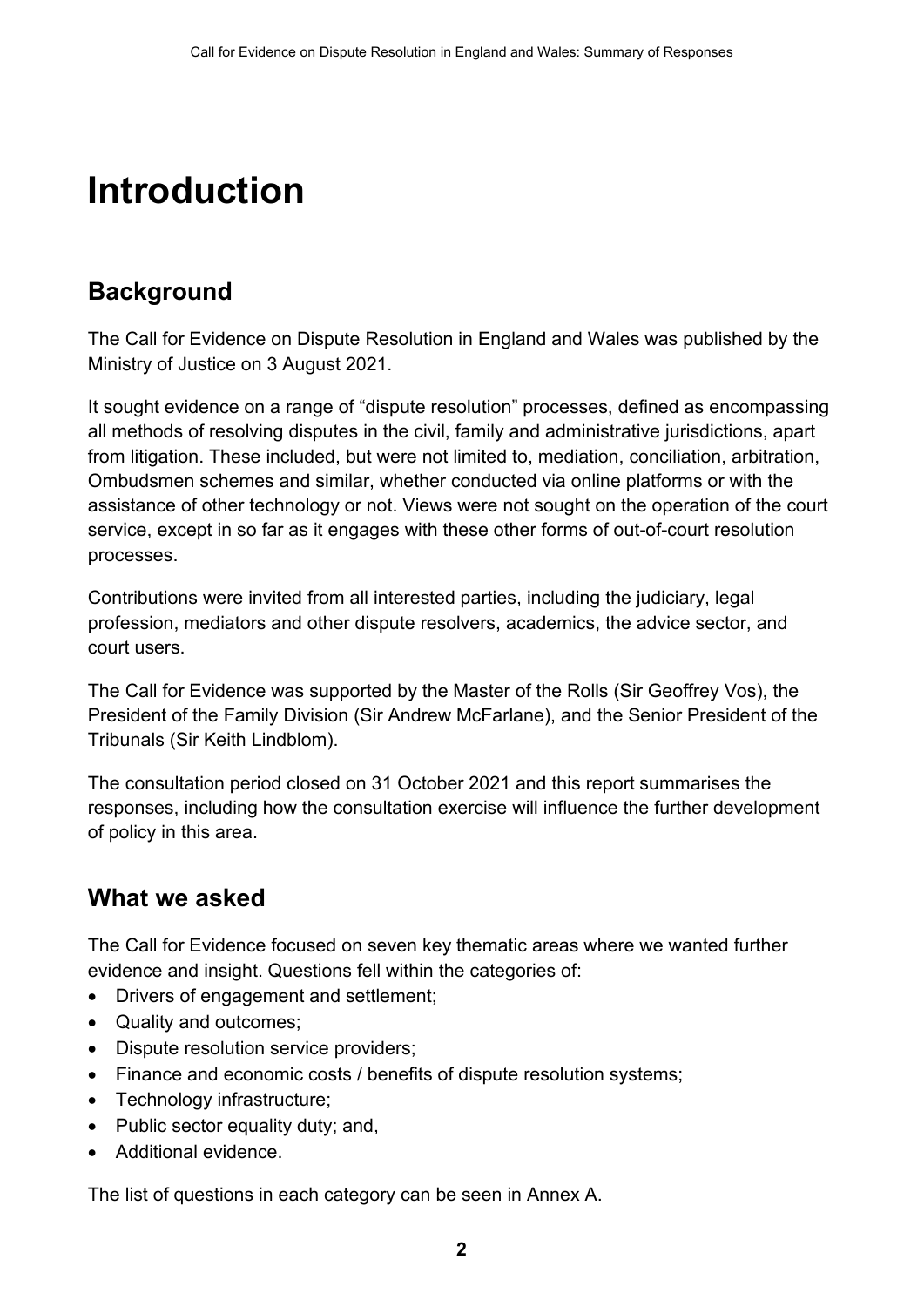To widen reach and enable more detailed conversations, the Ministry of Justice also held a programme of online roundtable events with representatives from key sectors and the general public. The government will continue to engage with stakeholders as our work continues

## <span id="page-4-0"></span>**Overview of respondents**

A total of 193 responses to the Call for Evidence were received (82 via the online Citizen Space platform and 111 via email) and 78 attendees participated across the series of roundtable events. Of these, the majority of respondents were dispute resolution providers, representative bodies, legal practitioners, and academics.

The organisations that responded to the Call for Evidence are listed in Annex B. Individuals who responded without specifying an organisation are not included.

## <span id="page-4-1"></span>**Contact details**

Further copies of this report and the consultation paper can be obtained by contacting the Dispute Resolution Project team at the address below:

#### **Dispute Resolution Project**

Ministry of Justice 102 Petty France London SW1H 9AJ

#### **Email**: **[disputeresolution.enquiries.evidence@justice.gov.uk](mailto:disputeresolution.enquiries.evidence@justice.gov.uk)**

This report is also available at<https://consult.justice.gov.uk/>

Alternative format versions of this publication can be requested from **[disputeresolution.enquiries.evidence@justice.gov.uk](mailto:disputeresolution.enquiries.evidence@justice.gov.uk)**.

### <span id="page-4-2"></span>**Complaints or comments**

If you have any complaints or comments about the consultation process, you should contact the Ministry of Justice at the above address.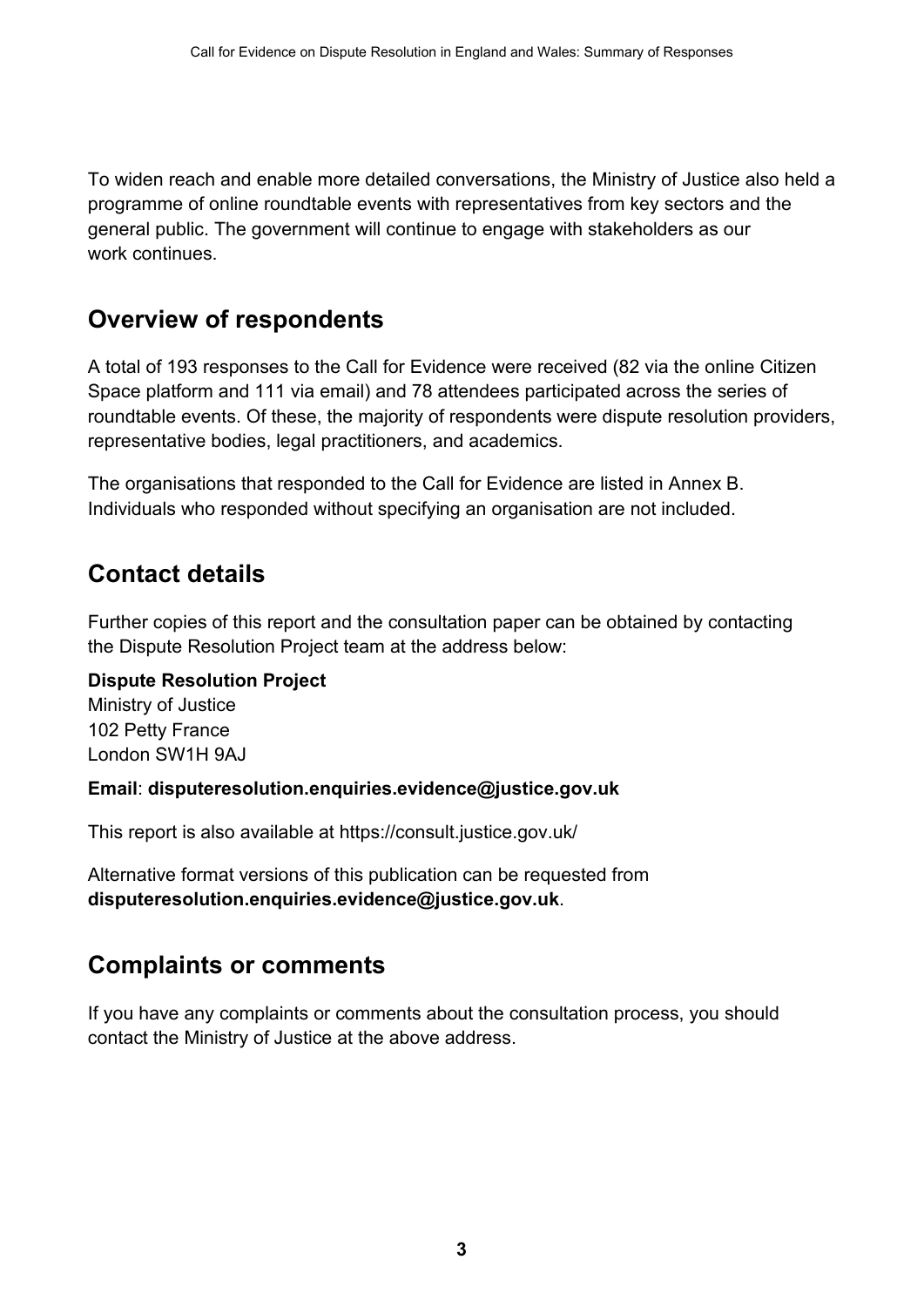## <span id="page-5-0"></span>**Thematic analysis of responses received to each section**

### <span id="page-5-1"></span>**Section 1: Drivers of engagement and settlement**

#### **The significance of emotion and mindset**

1.1 One factor that a number of respondents identified as having an impact upon willingness to engage with dispute resolution, and the success of those processes, was the emotional state and mindset of parties involved. This was particularly prevalent in family disputes involving children. In such cases, which are often high-conflict, parties were frequently cited as exhibiting significantly lower motivation to engage in dispute resolution processes at the outset due to their emotional attachment to previously entrenched positions and the potentially antagonistic attitude to the other party. These factors were also seen by some to impede reasonable and sensible resolutions being achieved where parties did engage. By contrast, however, some respondents did comment that in their experience parties to disputes involving children were more likely to participate in mediation in order to protect the best interests of their child during a family breakdown.

#### **Knowledge and understanding of dispute resolution**

1.2 Parties' level of understanding or previous experience with dispute resolution processes were also seen as a critical factor which influenced their ability to engage. A high proportion of respondents testified to parties' lack of awareness regarding dispute resolution processes and the absence of publicly available information to mitigate this. A wide range of stakeholders expressed this view, including Ombudsmen, legal professionals, mediators, academics and representative organisations. These respondents advocated for greater public education and stressed the vital role of government in making accessible and authoritative information and guidance about dispute resolution options available on its official channels. This was seen as particularly crucial for potential litigants in person, whereas parties in commercial disputes (with the exception of small businesses) were viewed as having a confident understanding of dispute resolution. Another aspect of this theme that some respondents highlighted was that legal professionals – both lawyers and judges – would also benefit from improving their knowledge about dispute resolution processes to ensure consistent messaging.

#### **Common misconceptions and beliefs**

1.3 Respondents pinpointed a range of common misconceptions and beliefs about dispute resolution which form a barrier to parties' engagement. It was claimed that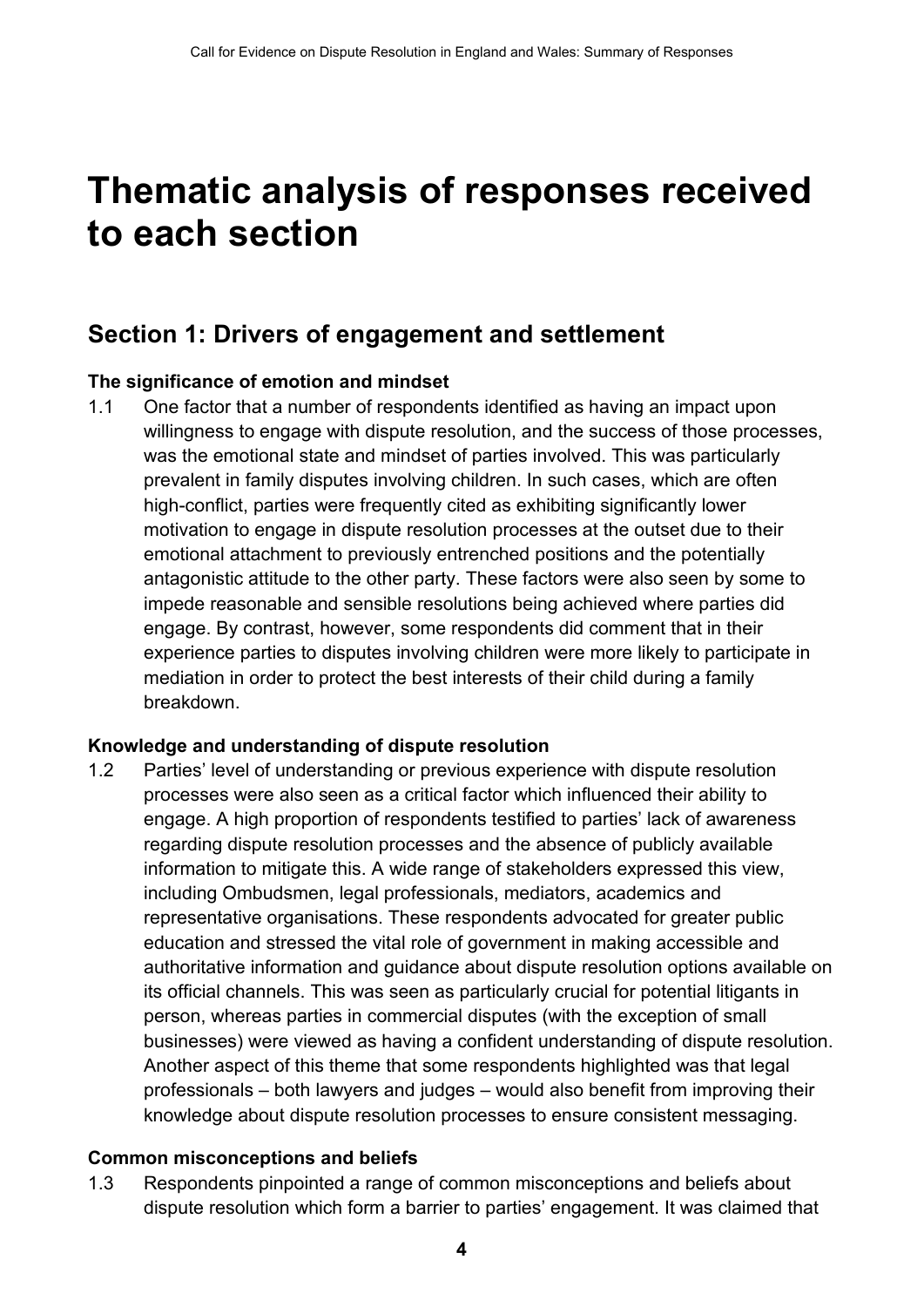mediation is frequently perceived by parties as merely a 'hurdle to jump' before applying to court, which prevents parties' viewing the process as a serious route to a sustainable solution. Other misconceptions identified by respondents were that parties considered using dispute resolution to reach a settlement without a court battle as a form of capitulation which signals admission or weakness, and, in family cases, that parties viewed dispute resolution as an attempt to put marriages or relationships back together. Perceptions about the role of mediators were also cited as a significant factor, with respondents citing parties' frequent confusion and uncertainty regarding their impartiality and independence, as well as their ability to give advice or impose a decision. The theme which respondents often viewed as tying these barriers together was the strong association made by parties between the notion of court and justice and ingrained beliefs regarding the need to have one's 'day in court'.

#### **Financial factors and the cost of dispute resolution**

1.4 Many respondents highlighted how financial considerations impacted parties' willingness to engage in dispute resolution, both positively and negatively. Saving money was frequently cited as a direct incentive to engage in (and key benefit of) dispute resolution. However, the insights gained from some respondents showed how, in certain circumstances, the value of a dispute and relatively cheap court fees compared with the cost of undertaking dispute resolution can adversely affect uptake. Particularly where claims are of low value, with a correspondingly low court fee, the price of dispute resolution may be more (and disproportionately) expensive, acting as a deterrent to engagement. Free or affordable services and direct financial incentives, such as the Family Mediation Voucher Scheme, were seen to combat this well and respondents called for wider provision of such schemes. Meanwhile, costs sanctions (provided for under court procedure rules) for unreasonable refusals to engage in dispute resolution were seen as a highly effective and under-utilised tool, especially in commercial cases. Although respondents cautioned that this did risk parties engaging without any genuine intention of achieving a settlement.

#### **The role of legal advisors and the courts**

1.5 Another key theme was the vital role played by the legal profession (both solicitors and the judiciary) in successfully encouraging parties to engage with dispute resolution. Some respondents felt that, despite court protocols recommending that solicitors make an early referral to mediation, owing to their vested interests in pursuing lengthy litigation, referrals of clients by solicitors did not regularly take place. The adversarial language used by lawyers was also viewed by some to aggravate tensions between parties and provide an additional barrier to engagement with dispute resolution. In parallel to this, many respondents felt that the courts and judiciary could do significantly more to endorse and encourage parties to engage with dispute resolution. It was suggested this might be achieved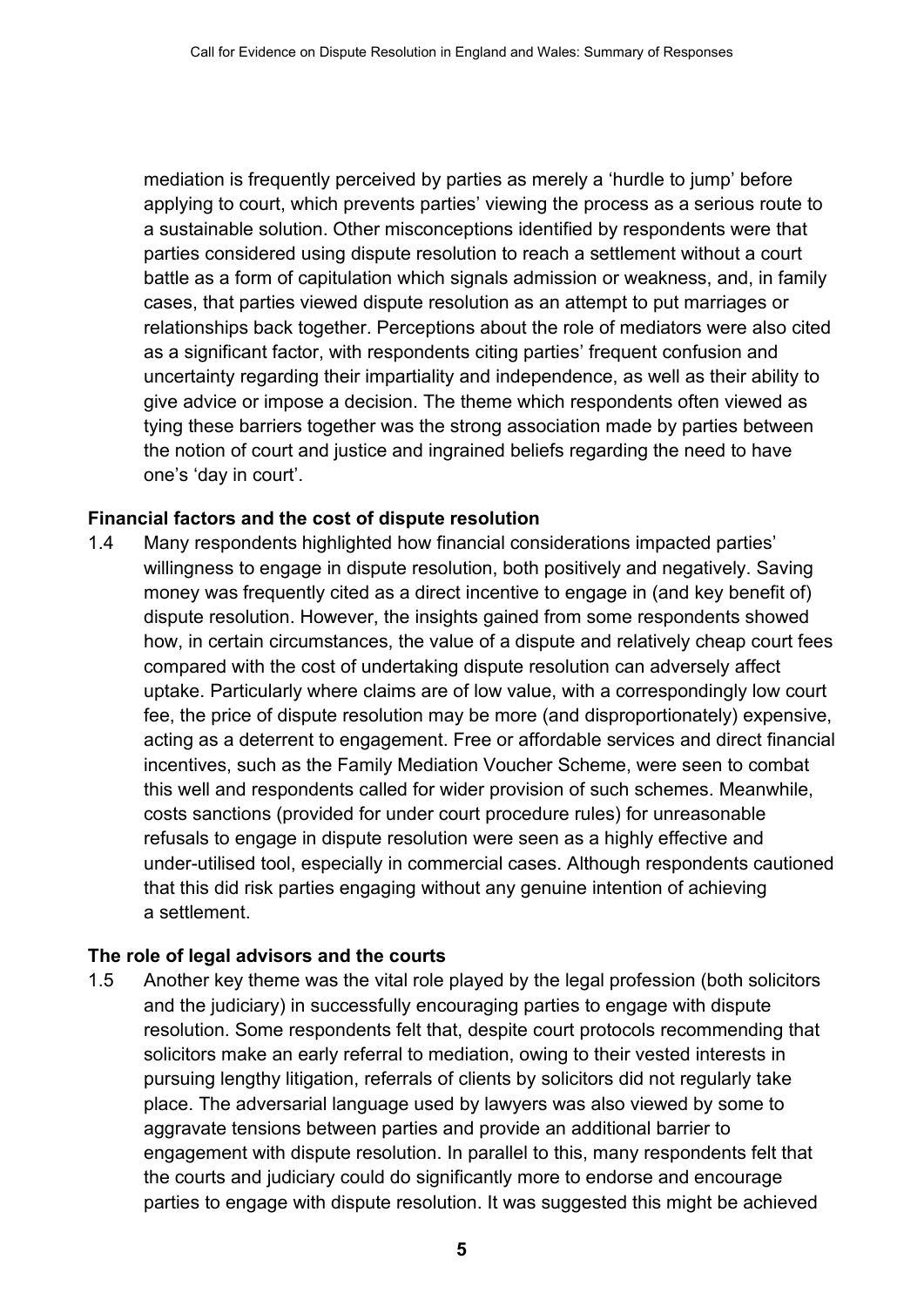not only through more rigorous cost sanctions for non-compliance with protocols involving dispute resolution (as mentioned above), but also through softer incentives such as improved and more visible guidance.

#### **Existing pre-court initiatives**

1.6 Respondents had mixed views on the current pre-court initiatives in place to encourage engagement with dispute resolution, particularly Mandatory Information and Assessment Meetings (MIAMs). Many respondents felt that both of these measures were less effective than they might be due to the fact that there was no requirement for both parties to attend. Respondents expressed a wish for this to be amended and for attendance to be more robustly enforced by the courts, with reduced criteria available for exemption. However, despite respondents' reservations regarding the success of MIAMs in their current form, many also called for the expansion of the initiative across other sectors and jurisdictions and for it to include the provision of information of other forms of dispute resolution. A strengthening of the provisions for dispute resolution in pre-action protocols was also recommended by some respondents. A broader problem associated with dispute resolution initiatives in the pre-court space was that they were hampered by the lack of disclosure. Where not enough information was made available at this stage as to each party's case, this proved a significant barrier to meaningful negotiations through dispute resolution.

#### **Diversity and inclusion**

1.7 Several respondents also raised issues of diversity and inclusion regarding engagement with dispute resolution. They highlighted that the complexity of the dispute resolution landscape was a significant barrier for vulnerable parties, who may need or prefer to access legal support. Some respondents also cited lack of diversity within the dispute resolution profession as a disincentive for engagement.

#### **Safeguarding issues and cases where court is the most appropriate option for resolution**

1.8 Many respondents from across the professions strongly emphasised that cases within the family jurisdiction which involve domestic abuse, sexual abuse, controlling behaviour, risk of harm, parental negligence or safeguarding concerns are more appropriate for resolution within a court setting. As such, any push for greater uptake of dispute resolution should take care not to overlook the victims of abuse, particularly as they are often not aware that what they are experiencing would be classified as such. Although some respondents noted that there is potential for allegations of this nature to be used as excuses to avoid engaging in dispute resolution and suggested that once the urgency and immediate risk is contained, dispute resolution might still be appropriate. Aside from cases where safeguarding issues were present, a further range of disputes were also mentioned by respondents as potentially more suitable for resolution through court, including: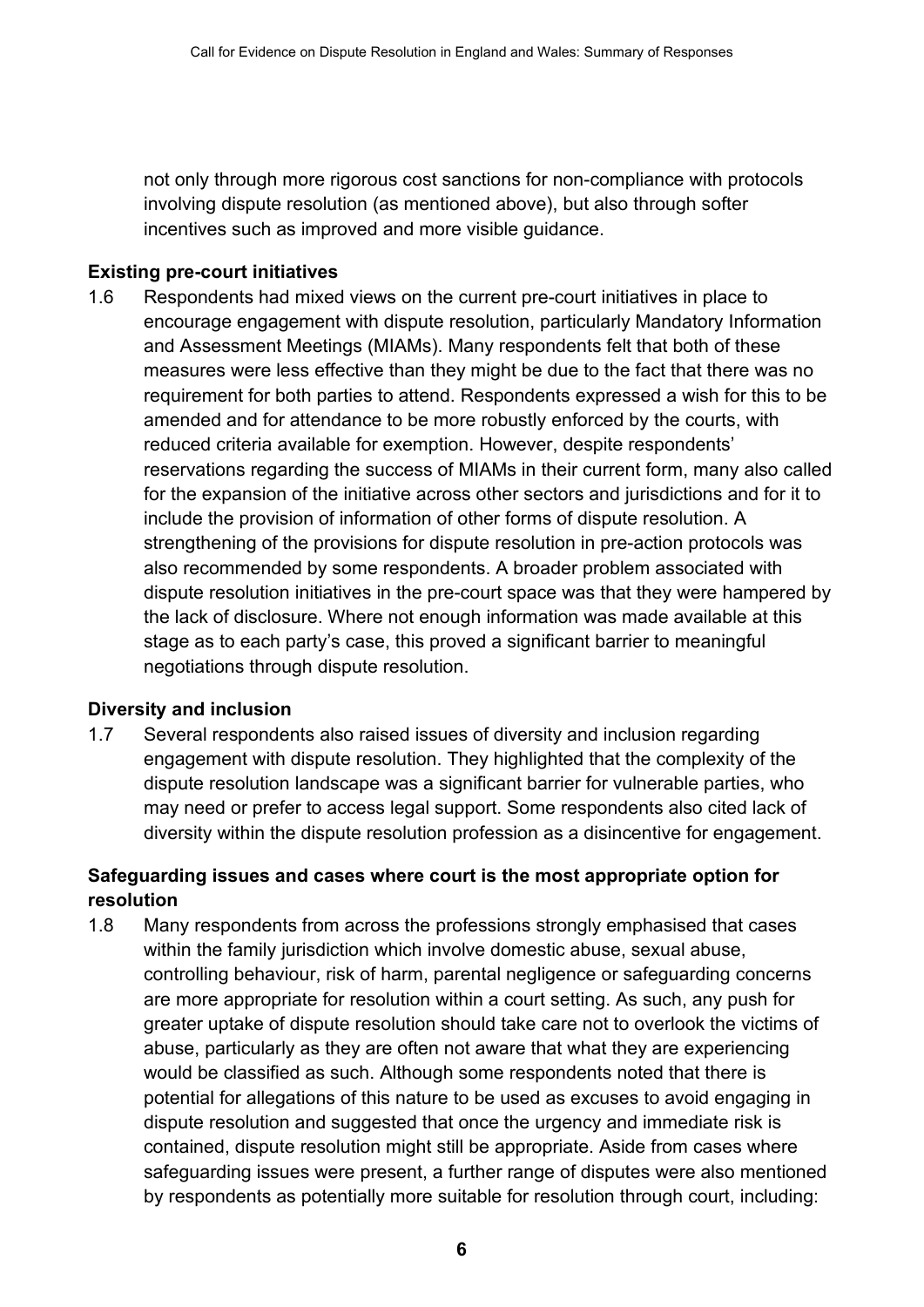personal injury; cases involving fraud and dishonesty; probate claims; undisputed debt or possession disputes; complex commercial contracts; matters of public interest; defamation; intellectual property disputes; or cases where there is a point of law that requires judicial determination.

#### **The need for integrated support and services**

1.9 Many respondents cited the need for a more holistic approach to solving parties' problems and disputes, which did not revolve solely around legal solutions. Particularly in family cases, it was viewed that the effectiveness of dispute resolution would be enhanced if provision was co-ordinated and integrated with other support services. To achieve this, respondents advocated for dispute resolution professionals to have access to training and information on a range of available support services and be able to refer parties to those where appropriate. Many respondents also recommended more mutual routes of referral between the Separated Parents Information Programme (SPIP) and dispute resolution providers. The discrepancy between charges for SPIP depending on the source of referral was also noted as a key issue. However, a few respondents expressed concern about preserving the independence of a mediator if they are expected to refer parties to other support services, emphasising the potential tension between being allowed to signpost clients whilst upholding a non-advisory, independent approach.

#### **Early intervention and timing**

1.10 A number of respondents regarded early intervention as key where parties should be provided with extra support and information to avoid positions becoming entrenched and problems escalating into full-fledged disputes. A number of respondents also suggested that interventions should be targeted at multiple stages over the lifecycle of a case. The rationale cited was that having dispute resolution available in parallel to an adversarial process widens its scope and opportunity for uptake, since parties can reflect and reconsider their positions as their dispute progresses. Some respondents also commented that each case is different, so the appropriate time for dispute resolution interventions can depend on the context.

### <span id="page-8-0"></span>**Section 2: Quality and outcomes**

#### **Defining and comparing the quality of outcomes**

2.1 A significant number of respondents testified to the difficulty of defining (and therefore assessing) the quality of outcomes achieved through dispute resolution processes. Respondents stressed that in any individual case the evaluation of quality or success was likely to be highly subjective and guided by the varying priorities of the parties involved. The fundamental differences in outcomes between court (decided according to the legal merits of the case, under which usually one party wins and another loses) and dispute resolution (decided by the parties and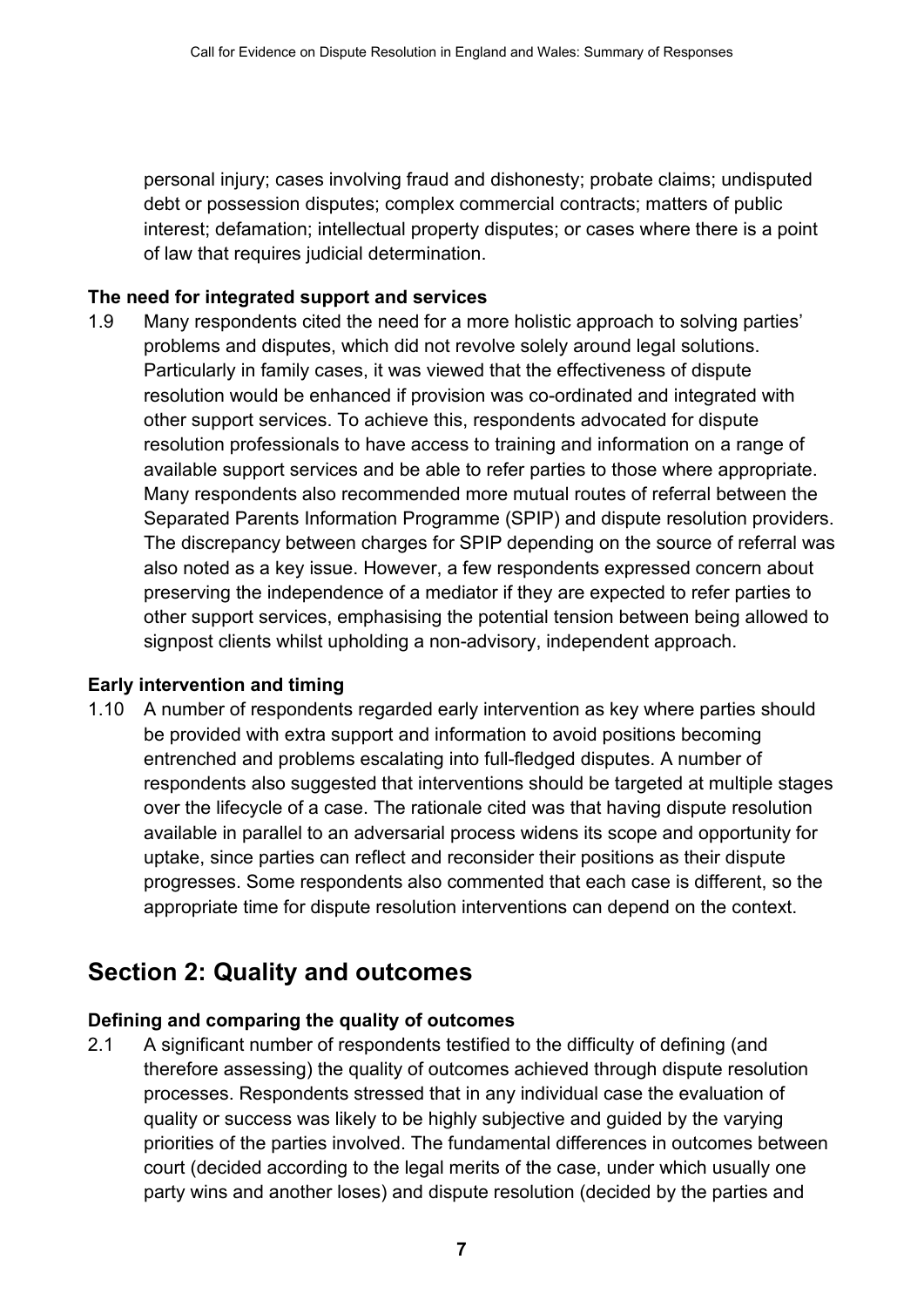which usually entails a compromise) were also outlined, highlighting the issues regarding comparisons between the two processes.

#### **Flexibility and ownership of outcomes**

2.2 One of the strongest themes on the question of better outcomes was the capacity of dispute resolution processes to produce more creative and flexible solutions, designed by the parties themselves and which often included provisions outside the legal and financial remedies offered through the court process. This theme was prevalent across jurisdictions and case types. A key aspect of this benefit, especially for organisations and business sectors was, that dispute resolution processes facilitated the opportunity for wider learning and improvements, particularly (but not exclusively) where they were provided via an administrative scheme or Ombudsman service. Respondents also expressed that owing to the fact that parties had been empowered to create their own resolution, they were more likely to take ownership of that settlement, which increased the likelihood of compliance.

#### **Preserving future relationships and aiding communication**

2.3 Another strongly perceived benefit of dispute resolution processes was that they helped parties to preserve their relationships and enhance their communication. In so doing, dispute resolution processes were seen as capable of producing more sustainable outcomes than court and reducing the likelihood for parties to need to revisit formal dispute resolution by giving them the tools to resolve future issues themselves. This was cited across jurisdictions but was particularly prevalent in responses focused on family cases and child arrangements.

#### **Data gathering and user feedback**

2.4 The need for more data and empirical research to understand the comparative quality of outcomes available through litigation and dispute resolution processes was a common theme. Respondents emphasised that this would need to include widespread quantitative data collection from dispute resolution providers (within the limits of confidentiality), which would enable outcomes and performance to be monitored over time. Alongside this, respondents consistently advocated that qualitative user feedback on dispute resolution processes would also be essential to understand whether parties themselves were satisfied with the process and that the outcomes produced were suitable and sustainable. It was the view of some participants that this data and research, if made publicly available, would help to increase the uptake of dispute resolution and promote public confidence in dispute resolution processes.

#### **Compulsion**

2.5 On the issue of compulsion, the views of respondents were mixed. The majority of supportive responses came from the consumer and public services sector, insurers,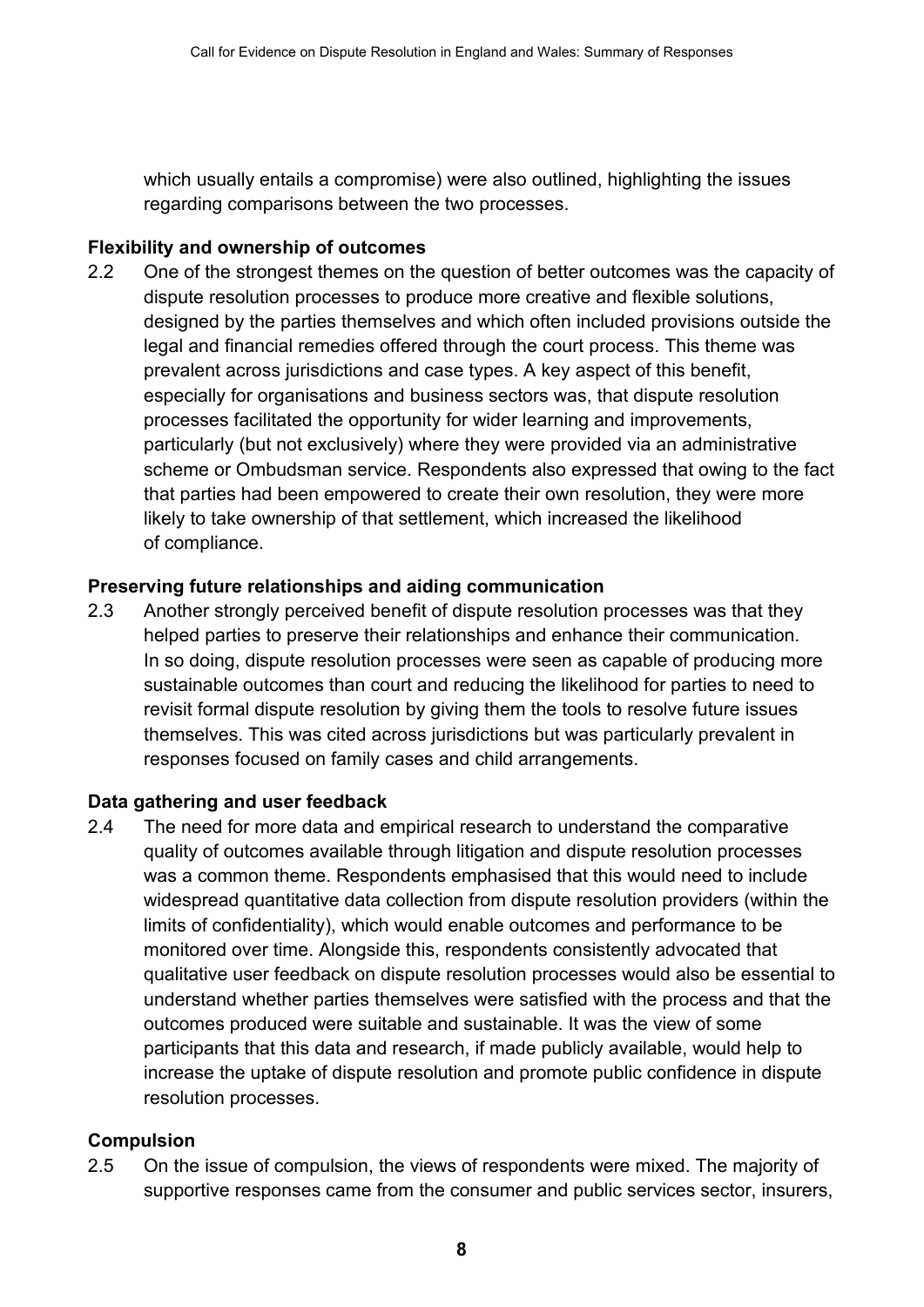and from mediators and mediation bodies, particularly in civil cases. The Civil Mediation Council, for example, is strongly in favour of automatic referral to mediation (with opt-out provision), citing the successful application of a similar system in Ontario where the Mandatory Mediation Program has been in place since 1999. Some representatives of the legal profession also recognised a need for greater compulsion, including the Law Society, which promoted the use of Early Neutral Evaluation. Respondents in favour of compulsion generally viewed directive systematic reform (with scope for exemptions where appropriate) as the only means of achieving a meaningful culture change. Some also felt that compulsion would remove the unhelpful perception of weakness attached to using dispute resolution.

- 2.6 Unsupportive respondents came largely (although not exclusively) from the legal profession, academia, and the advice sector. These respondents opposed compulsory participation for a number of reasons, based upon its potential impact upon the quality of the process and outcome of dispute resolution. Some felt that compulsion would undermine the fundamentally voluntary nature of the dispute resolution process and thereby jeopardise its efficacy. Others expressed the view that compulsion would risk dispute resolution becoming a "tick-box" exercise in which parties did not genuinely engage and therefore simply an additional barrier (both in terms of time and cost) to users' ability to access justice. Many respondents also spoke to the significance of timing regarding the prospective success of dispute resolution and cautioned that mediations held at ill-timed junctures often deterred parties from future attempts. The most widespread and substantial concerns raised, however, related to fears that compulsion could prevent cases which involved safeguarding issues or significant power imbalances being managed effectively, particularly in family matters, and may lead to victims being placed in positions of danger, as well as unfair outcomes. The potential unintended consequences of introducing compulsion were also mentioned, as well as the risks of a blanket implementation which did not consider the particularities of different types of dispute.
- 2.7 However, many of these respondents did support a greater degree of compulsion. Multiple respondents raised the point that compulsion to find out about dispute resolution options is not the same as mandating participation in the process itself. As such, a number of (but not all) respondents supported compelling both parties to family disputes to attend a compulsory MIAM session, and some suggested the extension of a MIAMs across other jurisdictions to educate and reinforce the benefits of mediation. Even more prevalent was the support from respondents to develop and more forcefully apply the court's powers under pre-action protocols to direct the use of dispute resolution and utilise cost sanctions for non-compliance.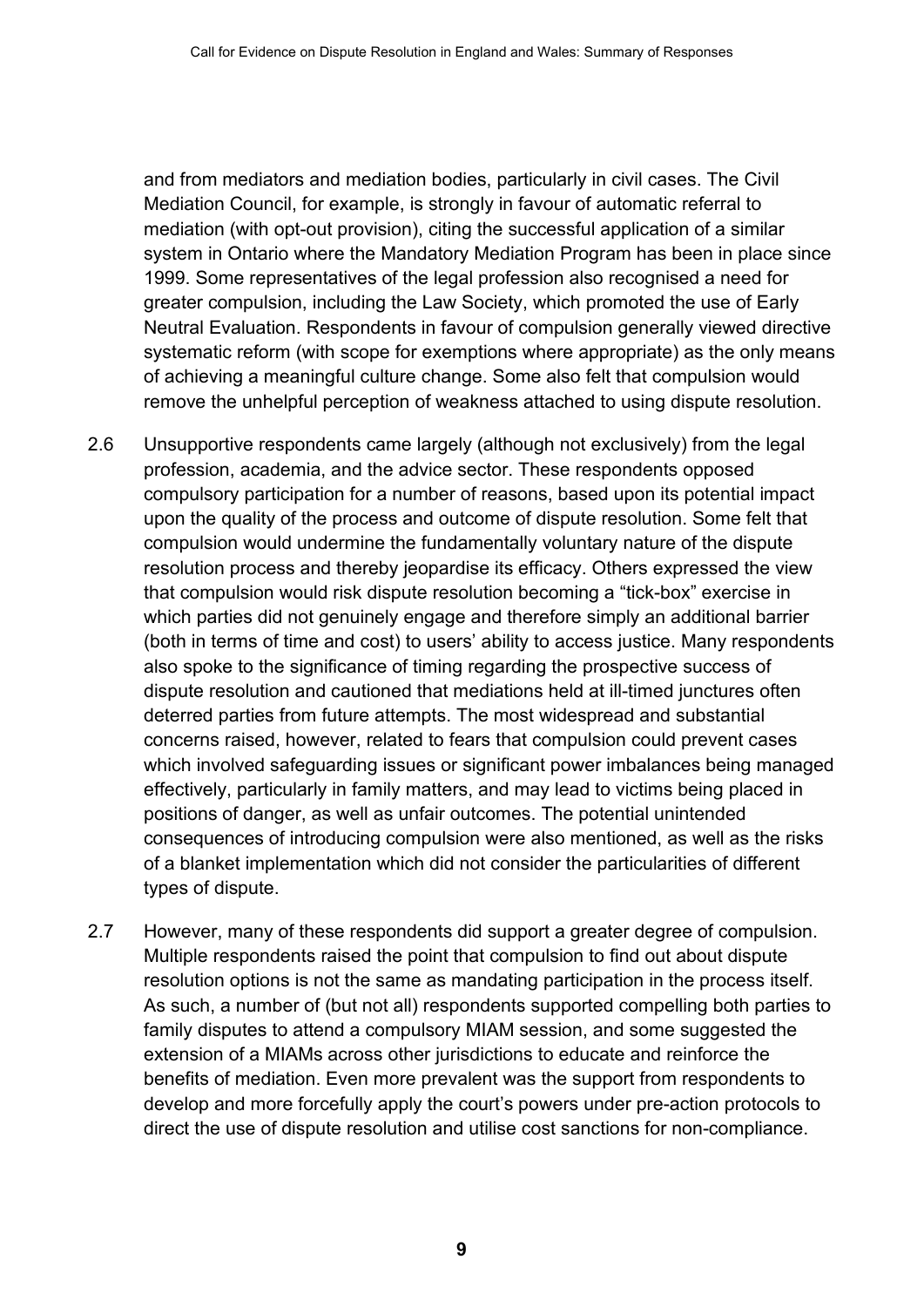#### **Information, advice, and legal rights**

2.8 A common and consistent theme in the responses was the widespread lack of understanding of dispute resolution and the need for more accessible, early guidance explaining the process and what it can achieve – both for professionals working in related fields and the public. For users, respondents wished to see more effective signposting to a single source of reliable and realistic information setting out the range of options available to them. It was felt this should seek to facilitate ease of comparison and choice for parties, as well as setting clear expectations for different processes. However, respondents also wished to see information and education on dispute resolution promoted more widely within fields able to influence user uptake, including the legal profession and judiciary, advice organisations, and public services. In addition to this, many respondents highlighted the need for mechanisms which enabled parties (particularly litigants in person) to understand their legal rights and entitlements alongside dispute resolution in order to ensure fair and informed choices and negotiations during the process. In this regard, respondents stressed their support for greater provision of free legal advice as a means of supporting both the uptake and effective use of dispute resolution.

#### **Compliance**

2.9 Respondents cited highly positive compliance rates for dispute resolution processes, with very few cases of non-compliance noted. Many connected this to the use of legally binding contracts or consent orders to cement agreed settlements. Administrative schemes and Ombudsman services (both statutory and non-statutory) were also seen as highly effective in encouraging compliance.

### <span id="page-11-0"></span>**Section 3: Dispute resolution service providers**

#### **Current regulation of dispute resolution providers**

3.1 There is no single regulatory body or set of requirements that apply across all dispute providers, who are free to practice without restriction. However, many dispute resolution providers are currently self-regulated through membership of a patchwork of industry bodies. These bodies set and review standards; issue codes of practice; supply training and continuing professional development; ensure practitioners are insured; and provide complaints procedures. They include the Civil Mediation Council; the Family Mediation Council; Ombudsman Services; and the Chartered Institute of Arbitrators. More formal legislative regulation of dispute resolution providers exists in the consumer sector under the Alternative Dispute Resolution Regulations 2015, where designated competent authorities (including government bodies, such as the Gambling Commission) provide oversight. Respondents generally felt that dispute resolution in these regulated markets worked well. They cited the regulators' ability to tailor requirements to the sector and work closely with dispute resolution providers as strengths. It was suggested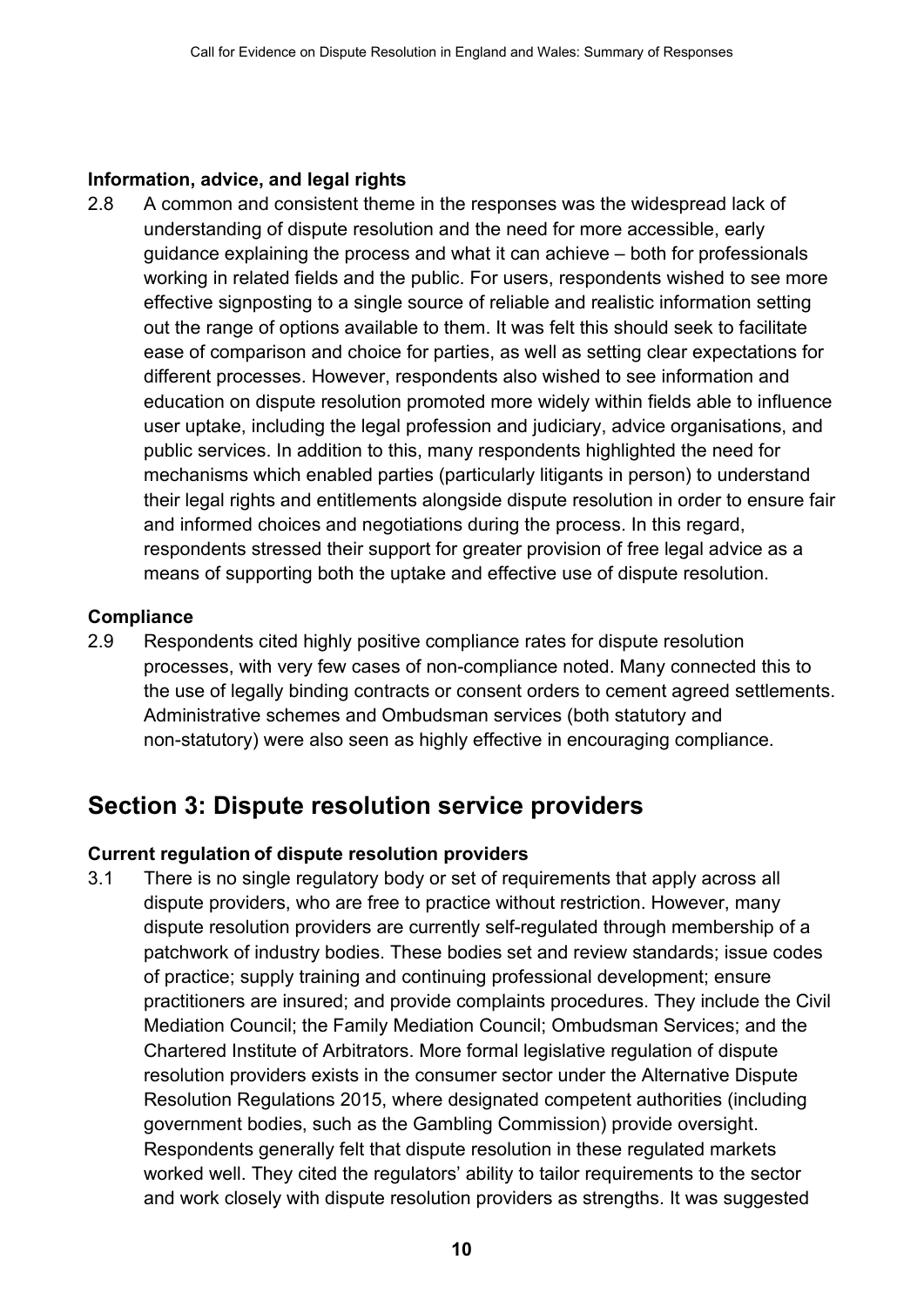that this model might be replicated in unregulated markets, where standards are less effectively policed, and would enable safeguards to prevent bad practice. Although the general lack of regulation of dispute resolution providers in comparison with the legal profession was seen to create confusion for users, we were not provided with evidence of widespread professional misconduct. However, many respondents did support a requirement for accreditation to practice, and some went further, calling for the mandatory regulation of practitioners in order to improve standards and accountability. Respondents highlighted that any regulatory regime would need to account for variation in skills, practices and standards across different types of dispute resolution.

#### **Compulsion and regulation**

3.2 Many dispute resolution providers supported the idea that practitioners should be accredited to work under any mandatory referrals system, and felt that, in such circumstances, citizens would expect a greater degree of regulation. However, views were divided on the extent of regulation and whether a legislative solution was required. Some respondents felt that legislation would enable a professionalisation of the sector that would be helpful. Others were not persuaded and expressed concerns that introducing legislative regulation would damage supply by erecting barriers to entry and produce a chilling effect on innovation in the sector. Some, particularly those in the legal sector, felt that the market was already sufficiently self-regulating, and stressed that many practitioners were legal professionals and thus already regulated by other means. Greater regulation within the consumer space was felt to be more justified. Alternatives to statutory regulation proposed included: MoJ maintaining a list of practitioners and their membership of industry bodies; establishing an overarching mediation council to include existing bodies such as the Civil Mediation Council and Family Mediation Council; and the Ministry of Justice setting qualifying conditions for dispute resolution providers, which might be monitored and enforced by one or more independent bodies. 

#### **Training and CPD**

3.3 Respondents were near-unanimous in their support for training and continuing professional development (CPD), which was seen as critical for developing the skills and experience to deliver quality dispute resolution services. Many highlighted the important role of industry bodies in ensuring registered mediator training courses meet the required standards, requiring registered practitioners to complete CPD, and providing forums for sharing best practice. Despite generally high levels of support, however, respondents also highlighted that measuring the direct impact of training and CPD was extremely difficult. This was largely due to the fact that industry bodies do not work with unaccredited providers, which meant comparisons with a 'control' group were not possible. Only one respondent cited an academic study in which the quality and skill of the mediator was shown to be key to the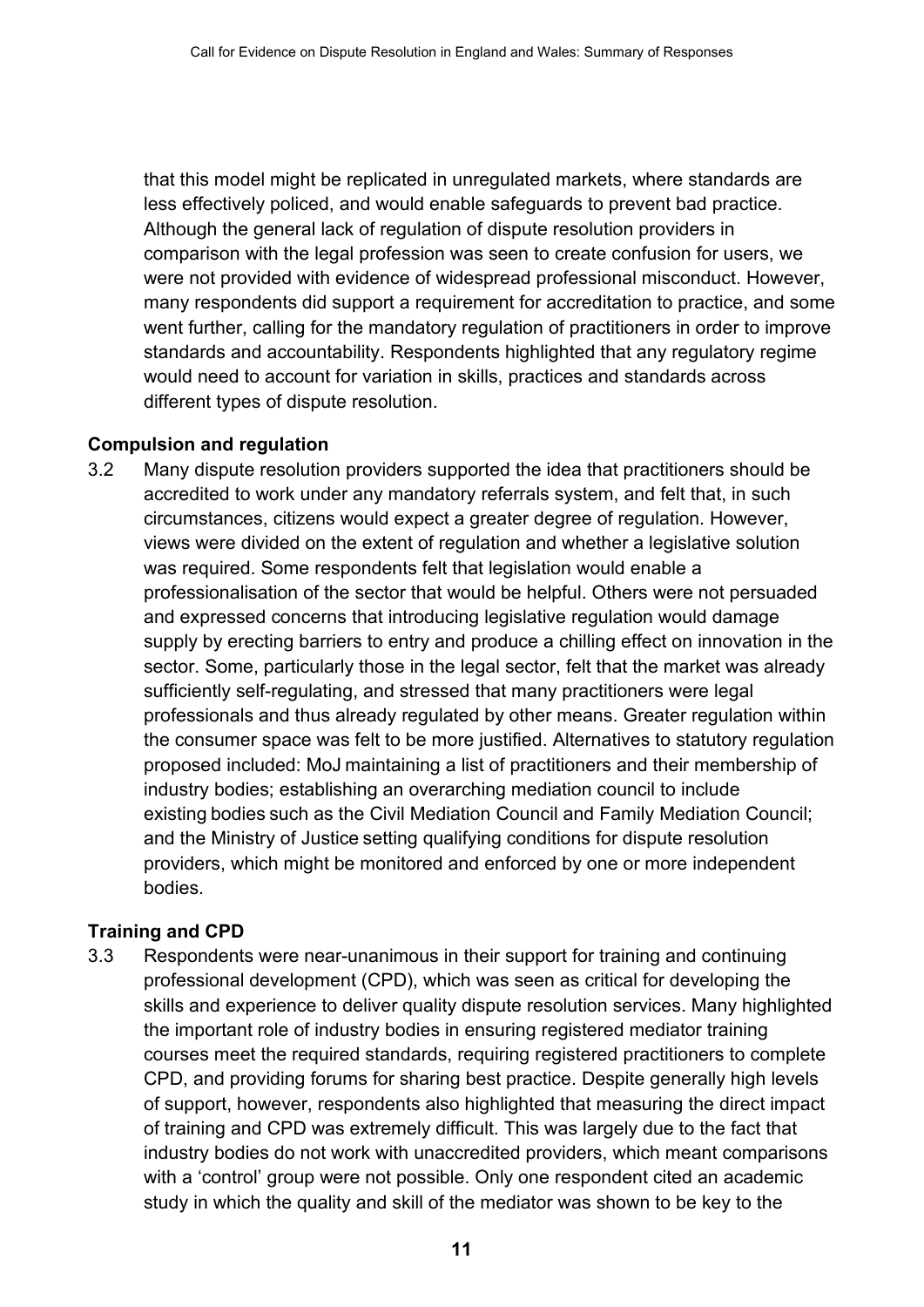success of mediation. A number of respondents in the commercial sector highlighted the impact of skills and experience upon the speed at which resolution was reached. Respondents were generally, though not universally, opposed to imposing standardised CPD, though some felt a degree of harmonisation could be helpful. Arguments against standardisation included the existence of an already functioning market; the variety of training required for different forms of dispute resolution and different areas within each of those; lack of a universal framework for qualifications; and varying levels of complexity and experience of different providers. Arguments advanced in favour of standardisation included: enforcing minimum standards; demonstrating professionalism; and easier benchmarking of providers. On a jurisdiction-specific issue, respondents from the charity sector advocated for mandatory training on domestic abuse and coercive control for those operating as family mediators.

#### **Public information on providers**

3.4 Many respondents felt that clearer public information and guidance on dispute resolution services would be needed to facilitate greater uptake. It was reported that users often faced difficulties understanding the range of options available to them and how to make an informed choice about the type of service or provider most suited to their needs. As such, there were suggestions for a public information campaign for users advising them to use only an accredited professional and where and how to check for that information; providing an information hub which draws together all the approved list of providers in the sector and provides a clear easily understood glossary of common terms; and for more available information about the positive impact of dispute resolution, sharing experiences of others.

#### **Market Considerations**

3.5 Respondents were very clear that any policy reforms to establish standards, increase the degree of regulation, or increase the use of dispute resolution, need to consider the quality, capacity, and long-term viability of providers. Some respondents stressed that standards should not be allowed to fall if more parties were encouraged to use dispute resolution. The Law Society, in particular, cautioned against 'cheapening' the process (by measures such as introducing a fixed fee lower than the market rate), noting that doing so could lead to a race to the bottom in quality, with more experienced providers exiting the market. Other respondents flagged concerns that supply issues might arise should there be a substantial increase in demand or an increase in standards or regulation. Several respondents highlighted the Whiplash portal as an example of an initiative where a lack of supply of neutrals (meaning mediators or negotiators) impeded the project's original aim.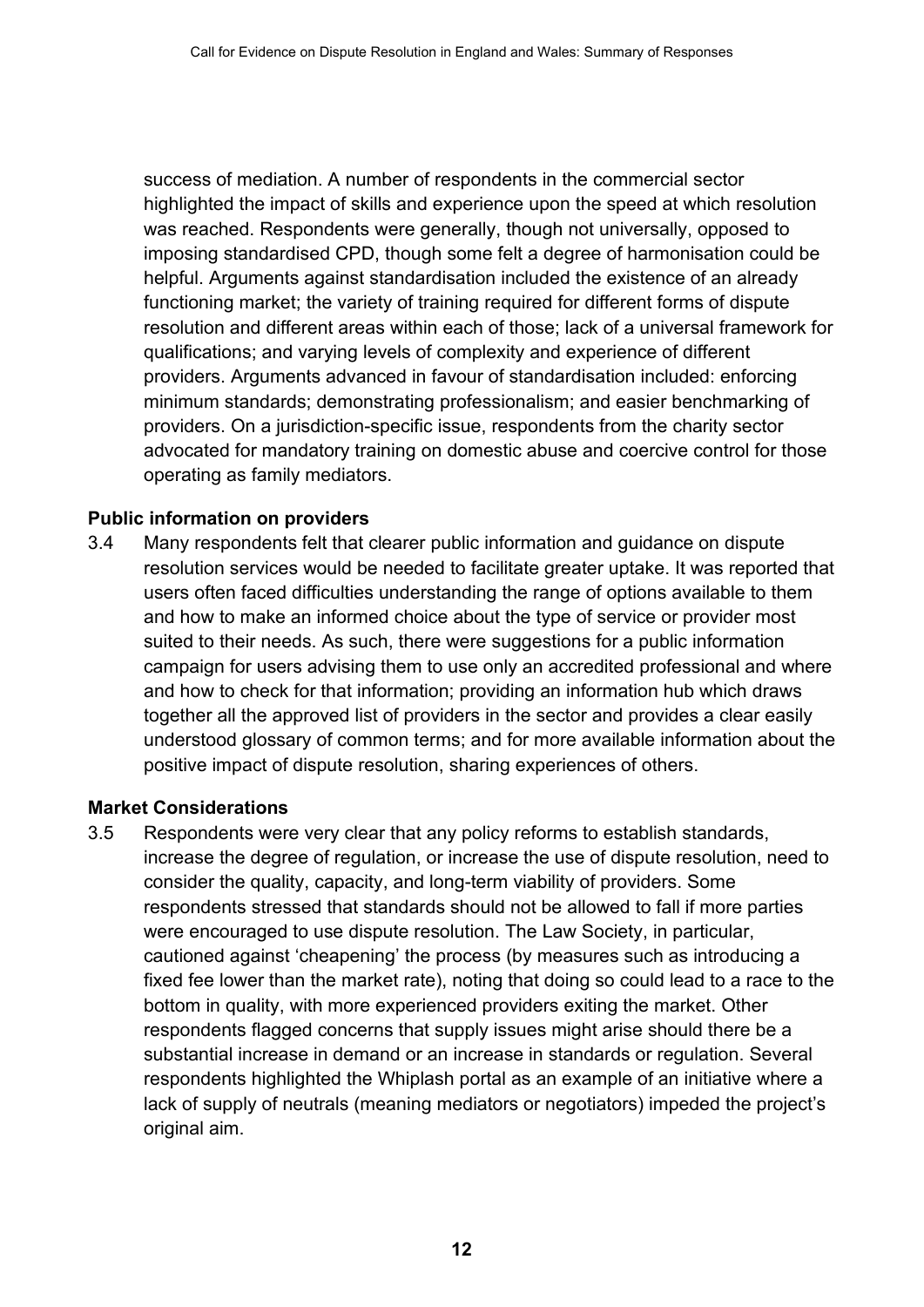## <span id="page-14-0"></span>**Section 4: Finance and economic costs / benefits of dispute resolution systems**

#### **Calculating the charges for dispute resolution**

4.1 Many respondents provided information on the fees charged for mediation or arbitration, including law firms, mediators, professional bodies and not-for-profit mediation services. The range starts from around hourly rates £100 for non-lawyer mediators to several thousand pounds for experienced lawyers or QCs in arbitration cases. Responses highlighted that both charges, and the ways in which charges are calculated (hourly, by stage, etc.) vary substantially. Private dispute resolution fees are market-led and highly competitive, although some providers have fixed fee schemes in place. In many cases, fees vary by the value of the claim. Respondents indicated that mediation by law firms tends to be more expensive than by other mediators, and that some law firms charge the same rates for mediation as their legal charging rates (but with the costs shared by the parties). Mediators in large commercial disputes tend to be more expensive than those who mediate in smaller claims. Arbitrators tend to offer fixed fees with costs shared between the parties. With early neutral evaluation we were told that the cost is driven by the issue for consideration, with different bands of cost driven by the level of skill required to address the points raised. Ombudsman services and consumer dispute resolution schemes are usually free for claimants. Other factors which impact the total costs of a dispute resolution process include: case type, value and complexity (including the number of parties); the length of the resolution process; and, according to one commercial law firm, the experience and skill of the mediator / arbitrator in terms of charges and the time it takes to reach resolution.

#### **Fee exemptions**

- 4.2 Aside from legal aid for family mediation for eligible parties (and one legally aided mediation session for the other party), we did not find evidence of the application of routine fee exemptions. The majority of respondents offered no fee variation or reduction, but there were some examples of pro bono mediation or a sliding scale of charges, particularly in family or not-for-profit mediation services. NHS Resolution pays the costs of dispute resolution for litigants in person. Where liability has been admitted in full, they also pay for mediator fees and other expenses incurred.
- 4.3 The Centre for Effective Dispute Resolution (CEDR) was very clear in its response that fee exemption can undermine the professionalism of the services provided. The Association of Professional Injury Lawyers made the point that if a wider roll out of dispute resolution is to be successful, it would be important for parties to be able to apply for fee exemptions in the same way that they can for court fees.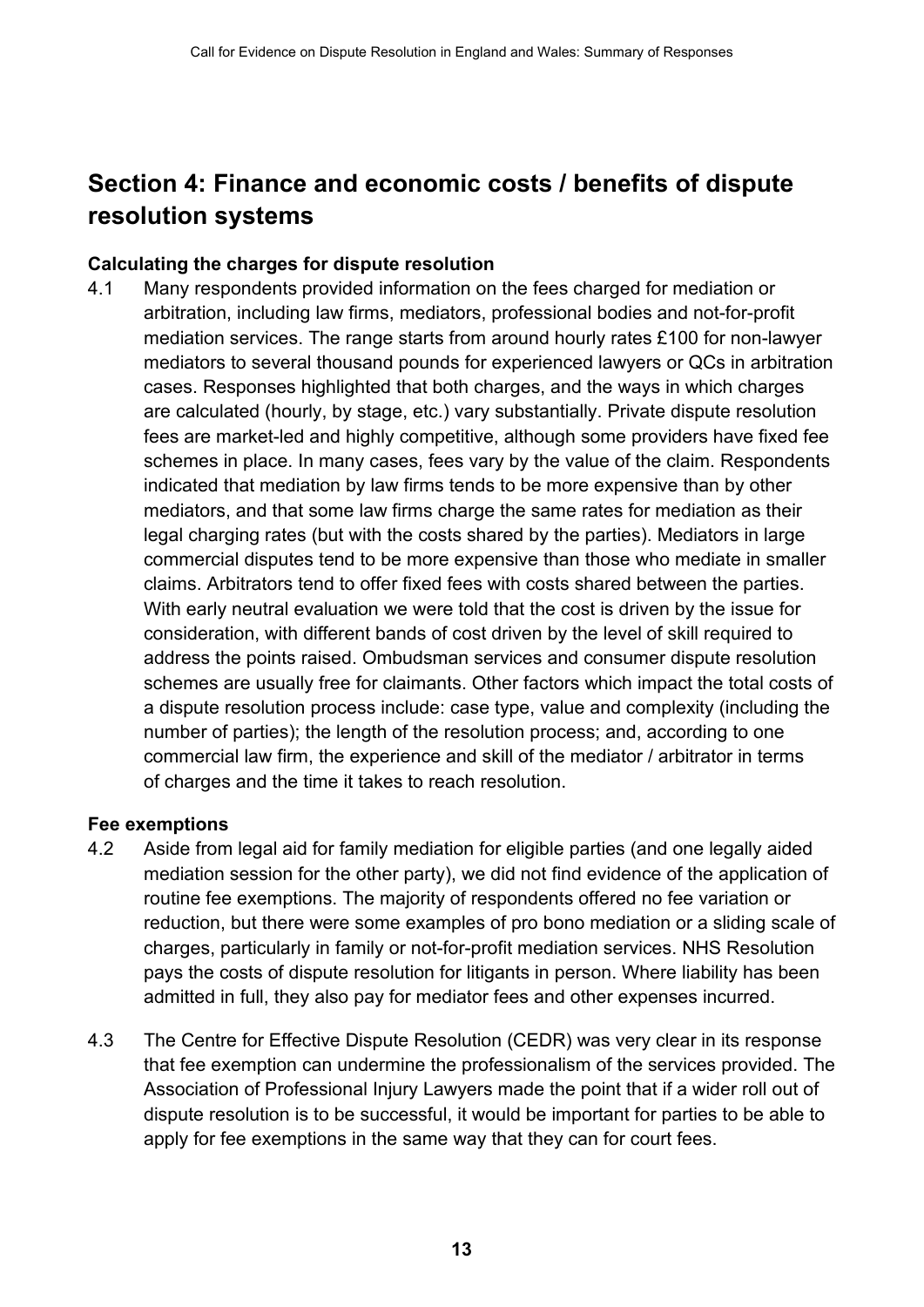#### **Cost effectiveness of dispute resolution**

- 4.4 A number of responses pointed to the significant financial savings for disputants arising from mediation and arbitration in comparison to litigation, in particular where the dispute resolution takes place early on. Respondents stressed this across all types of dispute, for individuals and businesses. A key aspect of this was the speed at which resolution was achieved, accompanied by the savings in legal costs for preparation and representation in court. For example, several respondents cited the 2007 National Audit Office report on mediation in family breakdown which found that, on average, a mediated case took 110 days to resolve, and cost £752 compared to 435 days and £1,682 in cases where mediation wasn't used and over 95% of cases settled through mediation were resolved within 9 months while only 7% cases completed by non-mediation routes were settled within 18 months. The audits provided by CEDR also point to the wider economic savings of using dispute resolution. Based on their Ninth Mediation Audit 2021 and detailed operational statistics taken from their own caseload, CEDR assess the overall economic impact in the UK of the commercial mediation field delivered savings of £4.6 billion in 2021.
- 4.5 However, respondents also stressed that the cost-effectiveness of dispute resolution in comparison with litigation was contingent upon several important factors. Firstly, for low-value claims conducted by litigants in person, court costs are frequently lower than the price of using dispute resolution. Secondly, where parties chose to retain legal representation during the dispute resolution process, cost savings would be reduced but could still result in a fraction of the costs of going to trial given that, according to one respondent, around 40% of costs of going to court are incurred in preparation for trial. Finally, where dispute resolution was undertaken but was unsuccessful in resolving or narrowing the dispute and recourse to court was required, the overall costs of achieving resolution were increased, the risk of which was a disincentive for some to engage in mediation. With regard to arbitration and adjudication, respondents recognised that the costs for these processes were usually high, however cited that through their ability to shorten timescales they still delivered costs savings.

#### **Dispute resolution charges as a barrier to uptake**

4.6 Respondents also highlighted the ways in which charges – and misconceptions about charges – for dispute resolution processes acted as a barrier to engagement. Several respondents noted that the comparative costs of dispute resolution and litigation were not always clear to parties, particularly when costs such as legal advice and court preparation, which could be more opaque, were factored in. Others made the point that parties often perceive dispute resolution as simply an additional hurdle and cost to be overcome before reaching court, or view the outcomes as highly uncertain, and are therefore reluctant to spend money on the process. Many respondents also raised the issue that while parties to commercial disputes may not find the level of dispute resolution fees problematic, for individual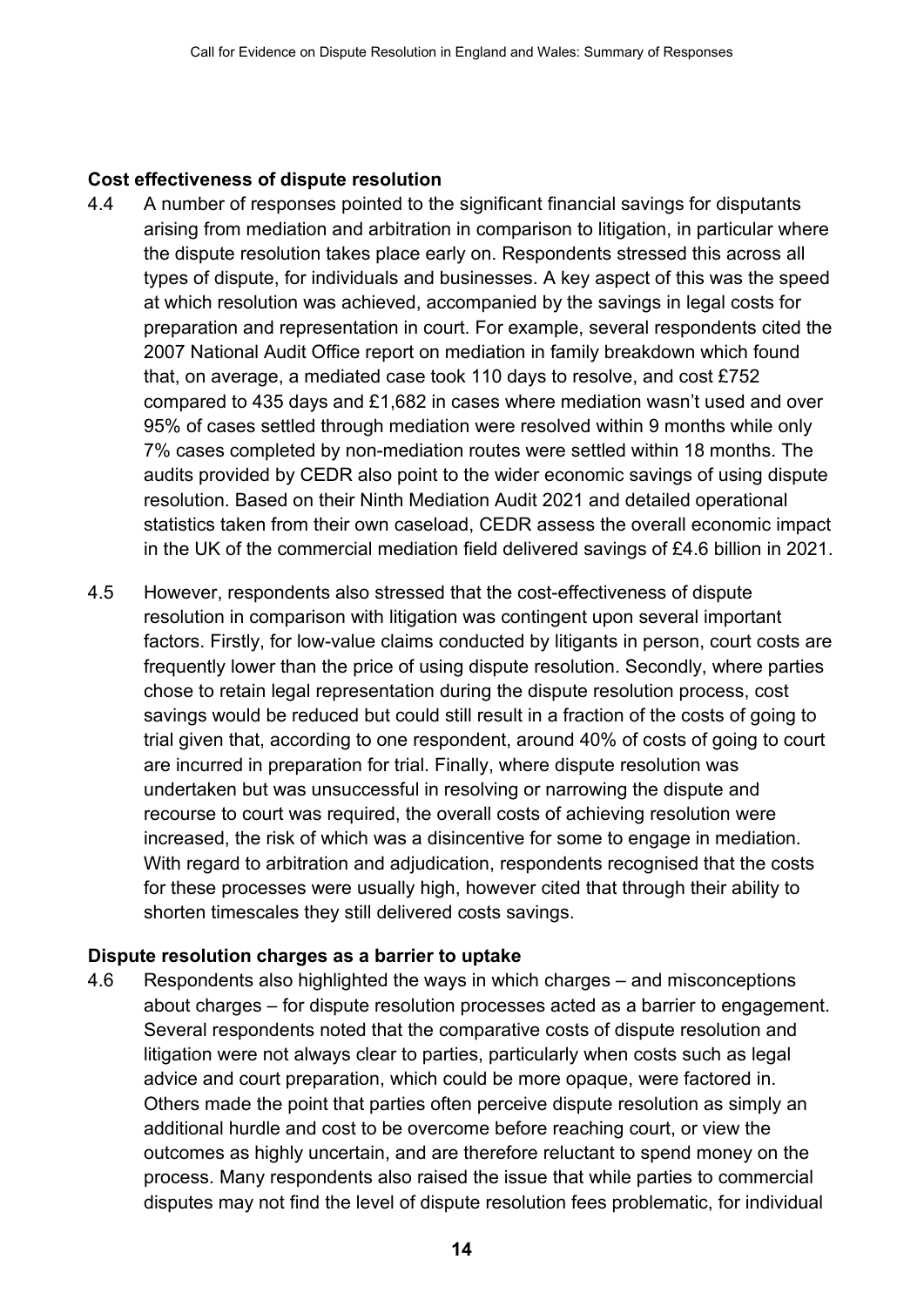parties (particularly in family cases) they were frequently a highly significant barrier. They stressed the positive impact of the Family Mediation Voucher Scheme in aiding parties who would not otherwise have been able to access mediation. Charges of any kind (even of a nominal nature) were also seen as a strong disincentive within the consumer sector.

#### **Policy suggestions made by respondents**

4.7 Several policy suggestions were made by respondents regarding dispute resolution costs. These included: taxing various types of litigation damages, thus creating a gap between what the claimant can win and what the defendant can lose; allowing costs for the pre-action stage to be recoverable; expanding MIAMs and requiring both parties to attend; incorporating the cost of MIAMs within court fees; and empowering dispute resolution providers to order stronger parties to bear the costs of dispute resolution processes.

#### **State funding**

4.8 A number of respondents raised the issue of who should pay for dispute resolution should it become a requirement. The Civil Justice Council ADR Liaison Committee stressed that if dispute resolution is to be mandated this would be a key policy issue, and particularly important for those entitled to legal aid or on low incomes. Some respondents felt that government funding should be provided in such cases. Others were clear that it was a reasonable expectation that parties accessing dispute resolution should not face heavier cost burdens than those they currently face through the courts and tribunals. Some respondents were also of the view that, under such circumstances, charges should be managed by the state to ensure that they are equitably set and promote public trust in the fairness of their application.

### <span id="page-16-0"></span>**Section 5: Technology infrastructure**

#### **The role of the pandemic**

5.1 For many respondents, the most salient point was that technology enabled dispute resolution to continue during lockdowns. The use of technology was rapidly accelerated and expanded in response to Covid-19. One respondent highlighted the CEDR Audit as showing that during the pandemic the amount of mediation conducted online had risen from 2% to 89%. This had given respondents some evidence on how well online mediation worked. Most respondents reported that the settlement rates had stayed the same; that using video for mediation had made no difference in how successfully they felt they were able to carry out mediation or the level of safety felt by participants; and that online mediation had increased efficiency and ease of access. A few responses also highlighted that the lockdowns had also led to people expecting technology to be used and being more comfortable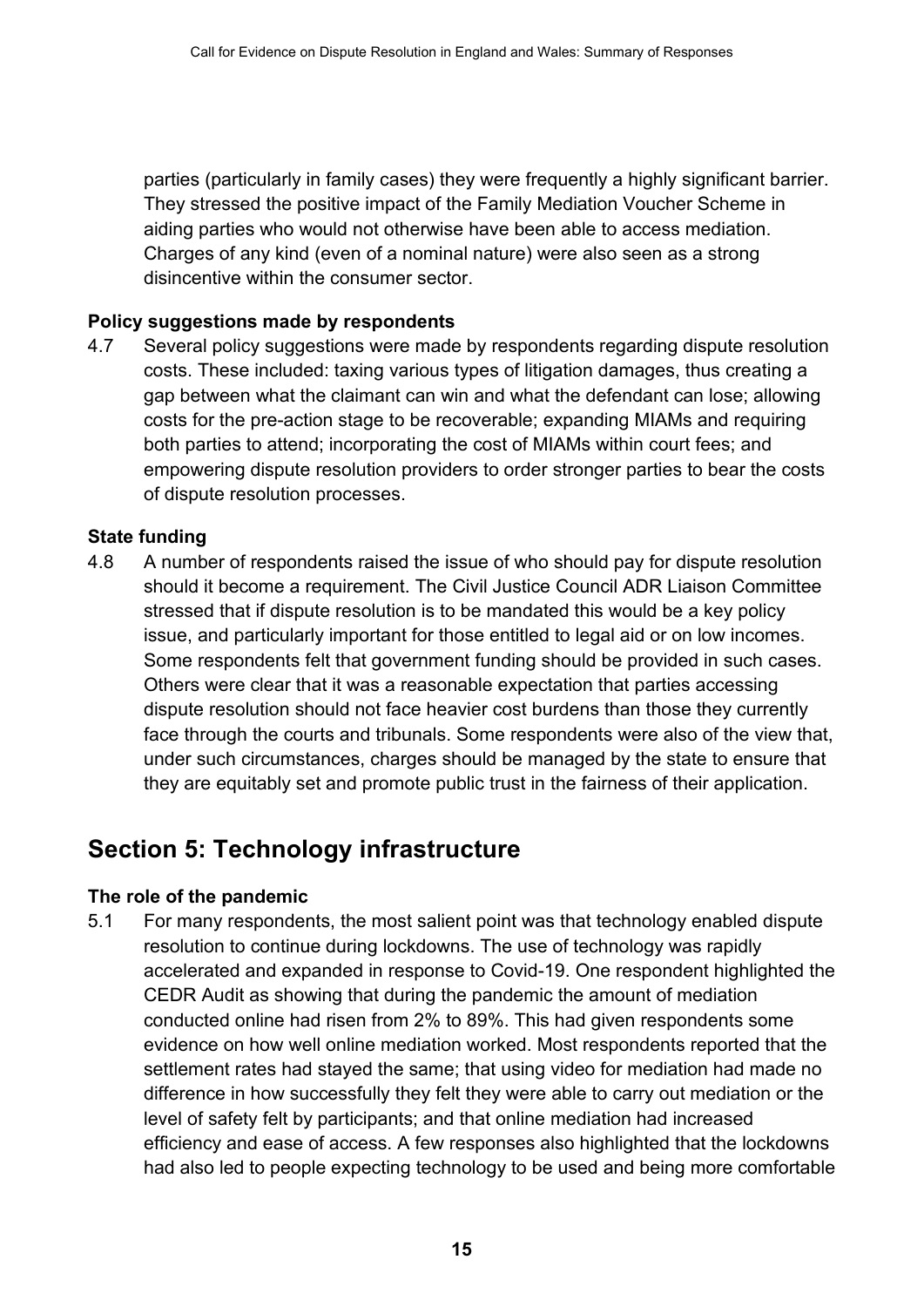using it. However, some respondents raised concerns around loss of face-to-face contact and digital exclusion.

#### **Making participants feel safer**

5.2 There was a strong thread through a number of the responses that being physically distant from the other party could be helpful emotionally to the participants. This was especially true in family cases, which can be emotionally stressful for participants. This stress was reduced by being physically removed from the mediation. Even where, in the rest of their answers, respondents were more cautious or negative about the use of online dispute resolution, they often still highlighted the benefit of participant comfort. It was a less "pressurising environment", and "absorbs an emotionally charged up environment with relative ease". It was suggested that this could also lead to greater uptake of mediation. Some respondents also highlighted that for participants, being in their own familiar surroundings made them feel more at ease during the mediation process; particularly as some participants might not feel comfortable in a formal environment. However, a very small number of responses disagreed and highlighted some risks for participants' feelings of safety associated with online dispute resolution. They suggested that having the other party broadcast into a party's home could make them feel unable to escape from the situation, or that it might become harder for practitioner to pick up on any intimidation and threats that a participant is subject to online. This could lead to outcomes that are less safe for survivors of abuse.

#### **Suitability of online dispute resolution/loss of face-to-face contact**

5.3 The ideal face-to-face mediation process was described as being "intense", or "focused", which was seen as being diluted or lost by carrying out the mediation virtually. A number of the responses highlighted the importance of the relational, and relationship-building, aspects of mediation; and the mediator being able to assess body language and engagement of participants. As such, some respondents raised concerns that carrying out a mediation virtually would prevent the participants from feeling as engaged with the experience. This in turn could lead to less satisfactory outcomes from the mediation, in particular the reduced likelihood of reaching a settlement if the parties felt less engaged with the process. Face-to-face mediation was also seen as a key part of mediators being able to guarantee participant safety – being able to assess when participants were uncomfortable and to respond to it quickly. The Family Mediation Council countered these concerns, setting out that while mediators had initially been very concerned about safeguarding and efficacy, these concerns had been overcome during the pandemic – through the introduction of safeguarding measures and mediators finding a way to build a rapport online. The Civil Mediation Council suggested that the success of an online dispute resolution process was more affected by the mediator themselves than the fact the process was online.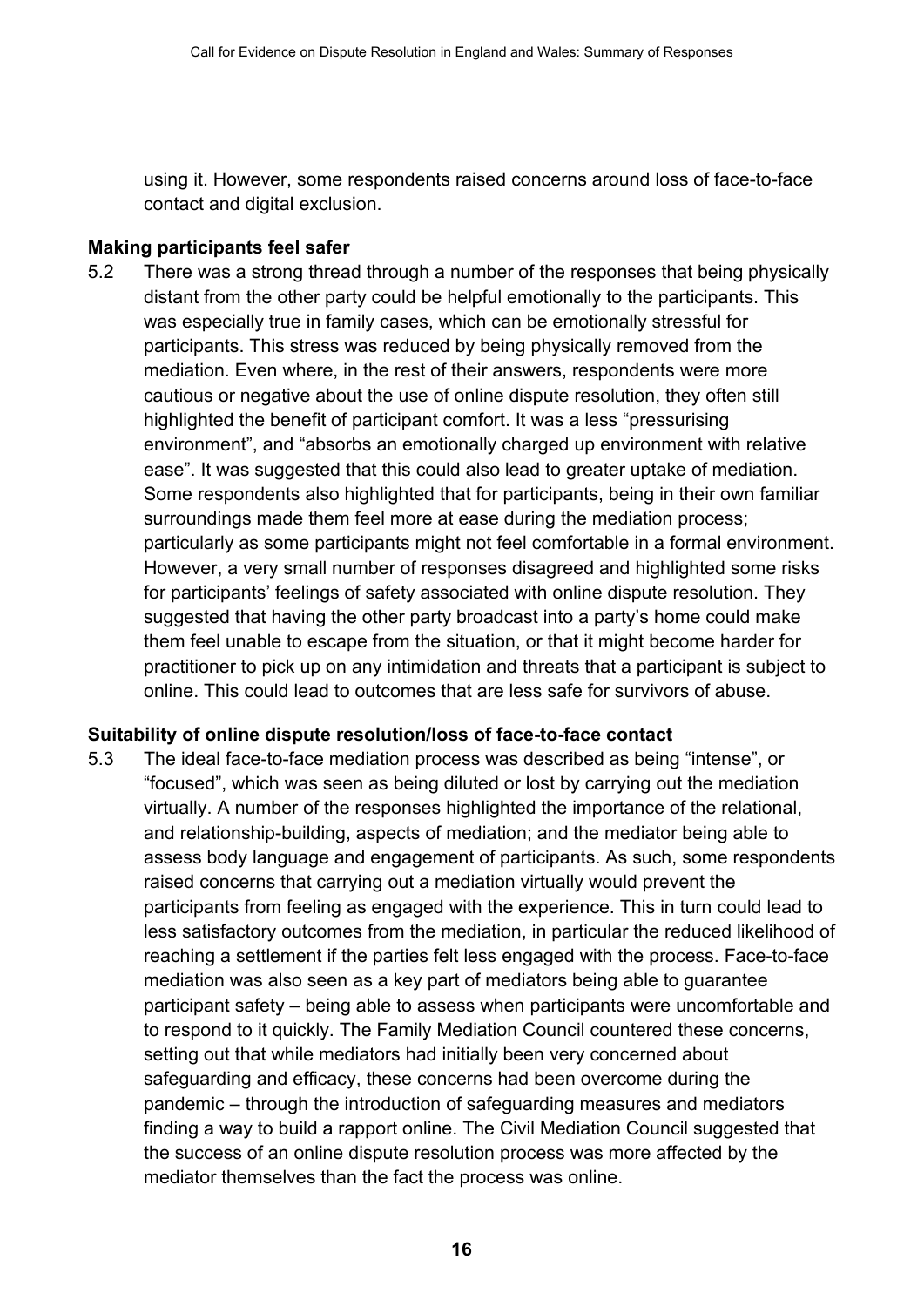#### **Improving access to, and take up of, dispute resolution**

5.4 The overwhelming majority of responses, both positive and negative, highlighted the fact that online dispute resolution was much simpler logistically*:* it made it easier and cheaper for geographically dispersed participants to come together; and mediation could be fitted in around other commitments – for the mediators, disputants and their legal teams. This was of particular relevance where one or both the parties reside overseas. In addition, savings were also realised by not needing to pay for venues. Online dispute resolution was also described by many respondents as more inclusive, more easily facilitating the participation of disputants with disabilities, caring responsibilities or those who could not afford to travel to meetings. Other parties could also be brought into the mediation more easily if it was remote. In addition, some respondents had seen the numbers of participants increasing when they had taken some of their services online, with more young people encouraged to participate.

#### **Increased administrative and process simplicity**

5.5 Respondents saw benefits for improving the administrative elements of the dispute resolution process, allowing the summary and chronology of the dispute to be easily shared, along with easy access to all documents, and immediate sharing of summary documents. Human error was reduced by having everything stored online – everyone could input into the system, rather than the mediator needing to read through documents and input them. Some portals and platforms walk users through the process and prevent disputants from missing any steps. Speed is also increased alongside reduction in error: MyHMCTS online divorce portal was drawn out as an example – with applications being finalised in an average of 20 weeks, compared to the 60 weeks it had taken for paper applications. Applications with errors also fell from 20% to 1%. Technology developer respondents highlighted the future potential of improving the administration and organisation of dispute resolution. The potential of technology to promote better communication and to improve how well disputants complied with their agreements was also referred to positively in a number of responses.

#### **Artificial Intelligence (AI)**

5.6 The use of AI was understood by respondents in one of two ways. Either as the use of AI before the dispute resolution took part (administrative / guided pathways) or the use of AI to resolve disputes. The former was viewed generally positively, and respondents were keen to express situations where AI could usefully augment online disputes, particularly to get people to understand and think about their issues and options to resolve them. Positive examples suggested included using AI to help parties: understand their chances of success in the tenancy deposit scheme; facilitate decision making based on previous outcomes; and to automate referrals to appointments, payments, coordination and attending meetings. However, the idea of using AI to replace mediators in solving disputes was viewed on the whole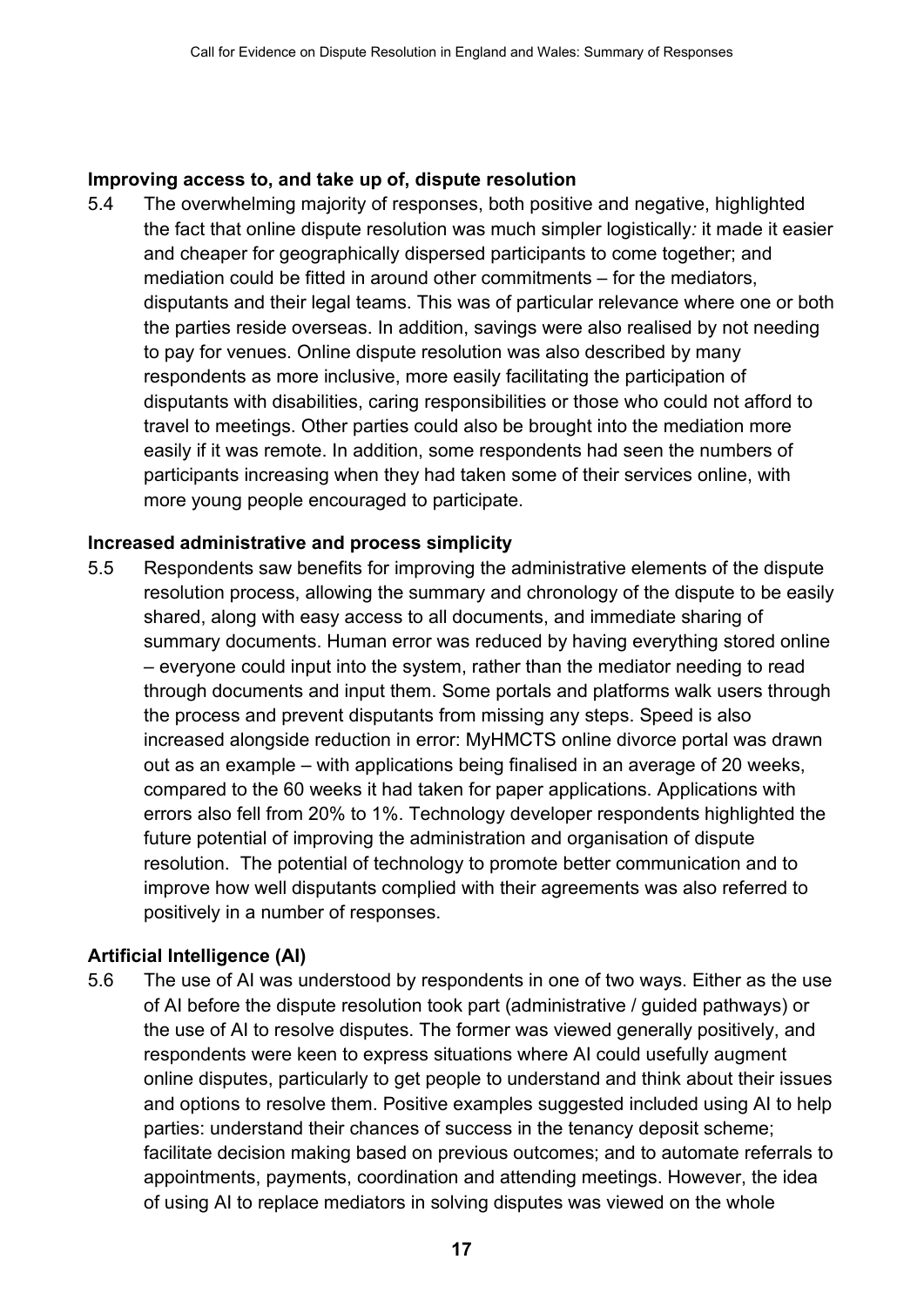negatively and seen as a risk to participants and the usefulness of dispute resolution. In outlining the reasons for this, respondents expressed the view that AI would take away the benefits of dispute resolution brought by a trained mediator. The loss of personal interaction and the pre-programmed material used by any AI system would make dispute resolution less effective and likely undermine adherence to any agreement reached. Lack of transparency of how AI makes decisions and potential bias in design were also highlighted as concerns. However, a few respondents were positive about using AI to resolve disputes. Examples given included blind bidding (i.e. parties submit confidential settlement offers and the AI determines what settlement would suit both parties) and collaborative drafting. Several providers of AI platforms highlighted the potential of these platforms, and that in time these tools will be reformed to provide additional value.

#### **Digital exclusion and issues with technology**

5.7 A number of responses highlighted issues with digital exclusion – both lack of access to and lack of understanding of technology, as well as no appropriate place to carry out an online dispute resolution process from home. The Motor Ombudsman quoted the 2019 Consumer Digital Index that 22% of consumers do not have sufficient digital skills for everyday life, rising to 35% for those with a disability. Respondents highlighted the importance of good preparation on the part of the mediator, and supporting parties to access the dispute resolution process. Clear pathways into and through dispute resolution and the courts were highlighted as a way to make the process simpler to understand. Access to tech, reliable internet, or a private place to take a video call were all seen as risks – either to the ability of disputants to participate, or to the smooth running of a mediation. The lack of privacy could mean disputants do not feel comfortable to participate fully. People who are a risk of digital exclusion may be more likely to make errors, and the consequences of these may be not be fully understood.

#### **Access to, and information about, dispute resolution**

5.8 A theme that emerged from a number of responses was that the route into dispute resolution can be confusing for disputants: understanding if their case is suitable, what kind of dispute resolution would be appropriate, and – most importantly – the benefits of dispute resolution. Technology gives the opportunity to educate disputants and their legal advisors. Guidance on online pathways can educate people about the options available to them and the potential benefits and lead them to a potential online dispute resolution service. In addition, enabling technology can help participants to define their dispute, express the chronology and organise the documents.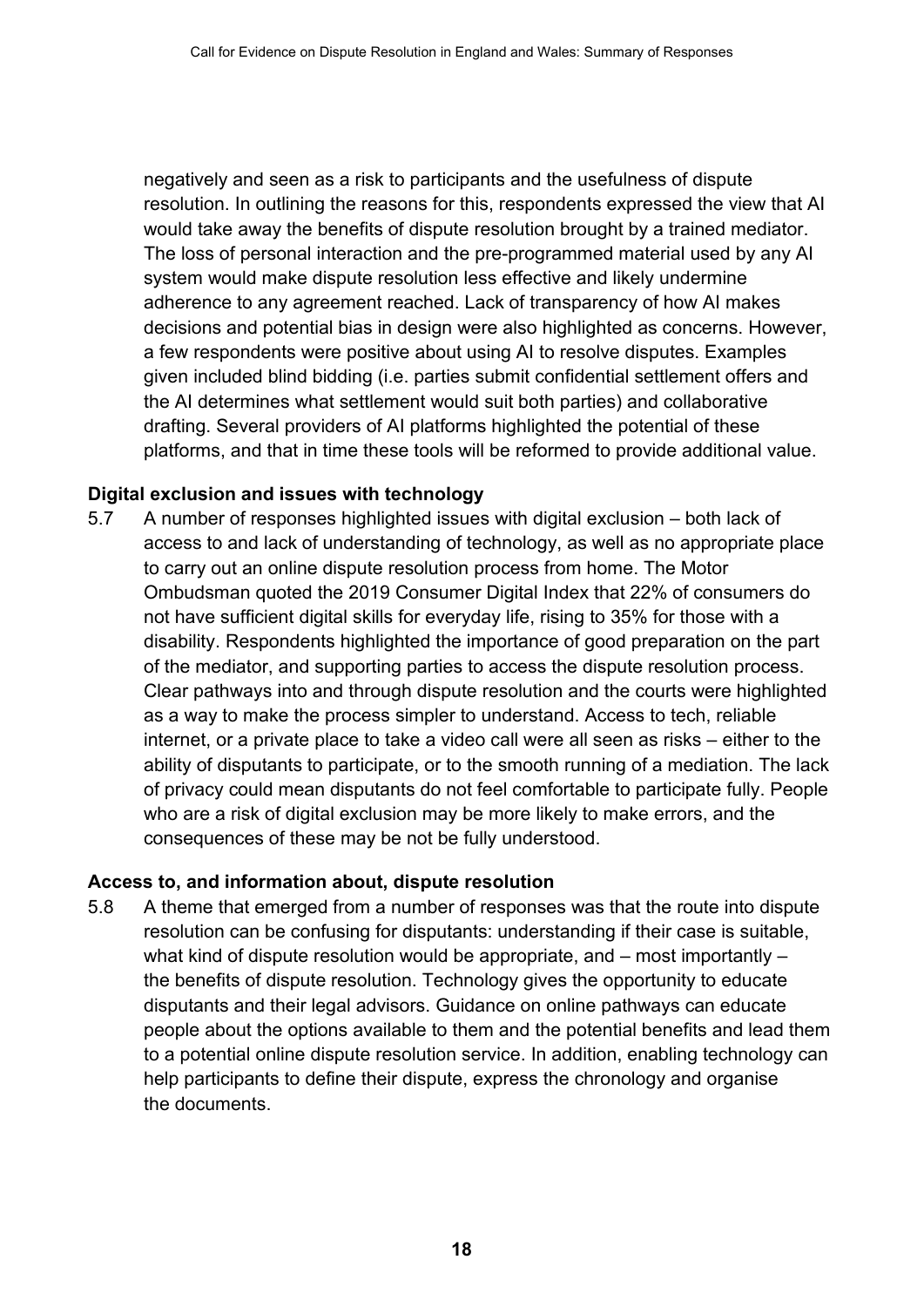## <span id="page-20-0"></span>**Section 6: Public Sector Equality Duty**

6.1 Overall, there were fewer responses to the questions on the Public Sector Equality Duty. This was reinforced by a small number of respondents drawing attention to the lack of evidence on the interaction of protected characteristics and socio-demographic differences with dispute resolution processes and calling for more research.

#### **Impact on access and use of dispute resolution**

- 6.2 A small number of respondents did not consider there to be any specific impact upon the interaction of protected characteristics and socio-demographic differences with dispute resolution. This related to a sense that these processes are widely accessed, that parties are usually legally represented, and that mediation in particular is equipped to respect and accommodate the needs of different groups. Specifically, one mediation scheme highlighted procedural and organisational safeguards that are in place to protect and support parties.
- 6.3 Other respondents identified a range of characteristics as impacting interactions with dispute resolution, including lower educational levels, mental, intellectual or physical disabilities, or where English is not an individual's first language. The vulnerability of persons with these protected characteristics and socio-demographic differences and the need for additional support and access to independent advice was emphasised. The absence of this provision was described as making it difficult for parties to prepare for and understand the proceedings and achieve autonomous and informed decisions.
- 6.4 A number of respondents cited research from Ombudsman schemes about the demographic characteristics of those who are more or less likely to complain, as well as the findings from successive legal needs surveys which highlight the factors that can place people on low incomes at a disadvantage in assessing and accessing dispute resolution. The experiences and inequalities arising from domestic abuse within relationships were also raised as a significant issue that can impact upon the suitability of some dispute resolution processes for separating couples and families.
- 6.5 Despite these cited impacts, some responses also showed the disproportionate representation of protected characteristics and socio-demographic differences of users accessing dispute resolution services across some sectors and jurisdictions, particularly family and housing. In others, particularly consumer disputes, respondents indicated that minority groups may not be benefitting from dispute resolution and the courts to the same extent as others.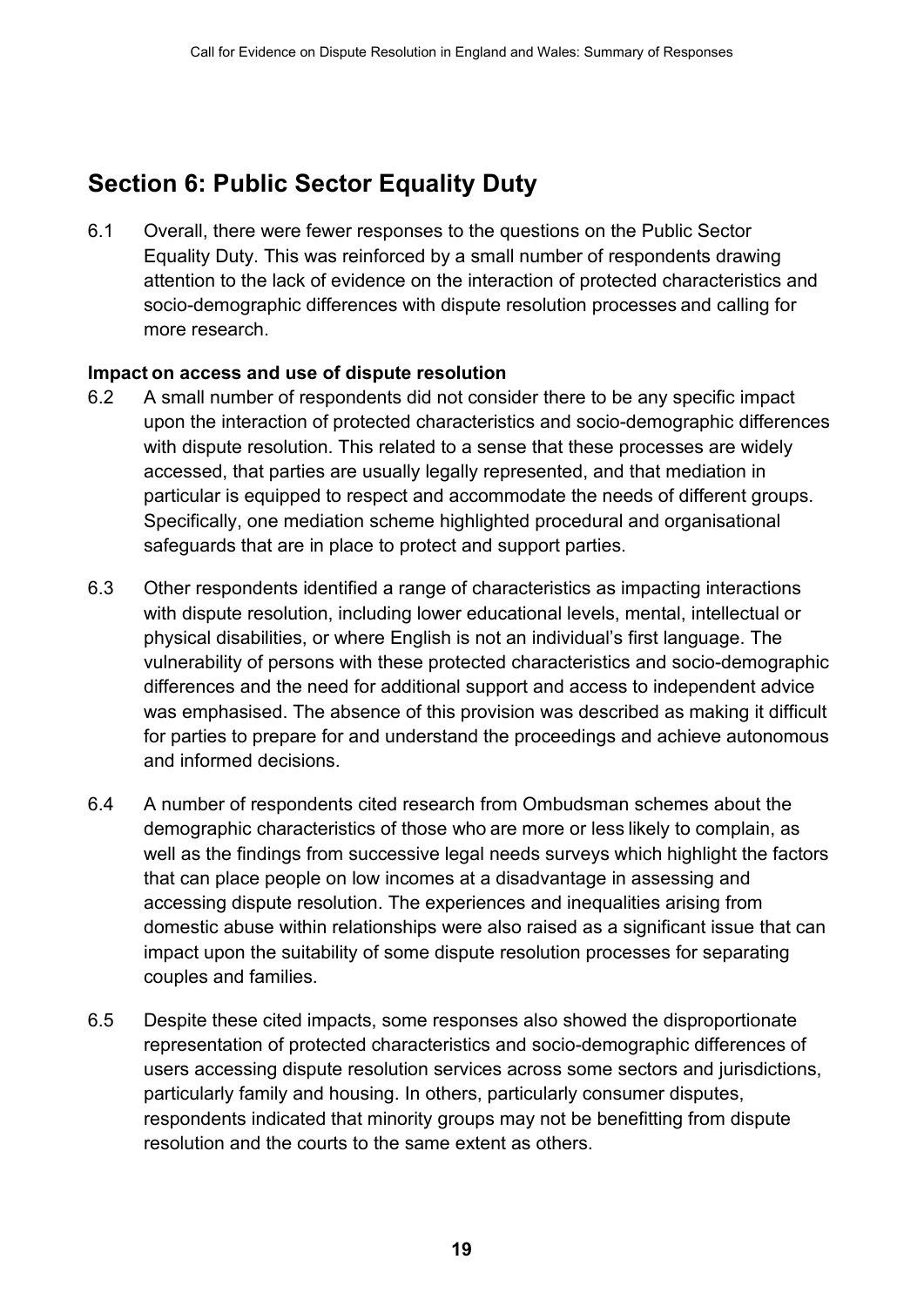#### **Barriers to accessing and participating in dispute resolution**

- 6.6 Respondents described the barriers that can impact upon parties with different protected characteristics and socio-demographic differences accessing and participating in dispute resolution.
- 6.7 *Financial*: Lack of financial resources in terms of affording the specialised support required to participate, e.g. interpreters, or covering the total cost of the dispute resolution intervention itself was identified as a significant issue. This was raised as a particular problem for those from lower socio-economic groups and ethnic minorities who have been disproportionately affected by the cuts to Legal Aid or are eligible for Legal Aid but the support it provides does not sufficiently cover all their costs.
- 6.8 *Specialist and tailored support*: The need for parties to have access to specialist support or reasonable adjustments to be able to seek advice about the dispute resolution options available to them and facilitate their participation in dispute resolution processes was raised by a number of respondents, particularly in cases where individuals experience mental, intellectual or physical disabilities or English is not their first language.
- 6.9 *Availability of information about dispute resolution*: Information about dispute resolution not being widely available in all communities, especially outside of traditional legal forums, was highlighted. It was identified as a particular issue for those in deprived communities where there are limited forms of support and for those who are unable to access legal advice or are not eligible for Legal Aid.
- 6.10 *Cultural factors*: The cultural expectations and experiences of some groups were identified as impacting upon their awareness or inclination to access other approaches to dispute resolution. One Ombudsman scheme pinpointed cultural barriers, including a deference to authority alongside a fear that complaining could have negative repercussions affecting future care or access to services. Similarly, academic respondents identified black and minority ethnic groups as having low levels of trust in authority and take up of dispute resolution among EU migrant workers being impacted by their propensity to stay private from the state. Two mediators highlighted that there are certain groups that are not comfortable with "outside interference" and prefer to look for support within their communities.
- 6.11 *Technological inequality*: This was raised as a potential issue impacting participation in dispute resolution for those who are without access to the internet or lack the knowledge, skills or confidence to use it, or struggle with communication, particularly in the event that online processes for dispute resolution are increased.
- 6.12 *Power inequality*: From differences in scale, expertise and racial and ethnic identities between parties, power inequalities were identified as potentially placing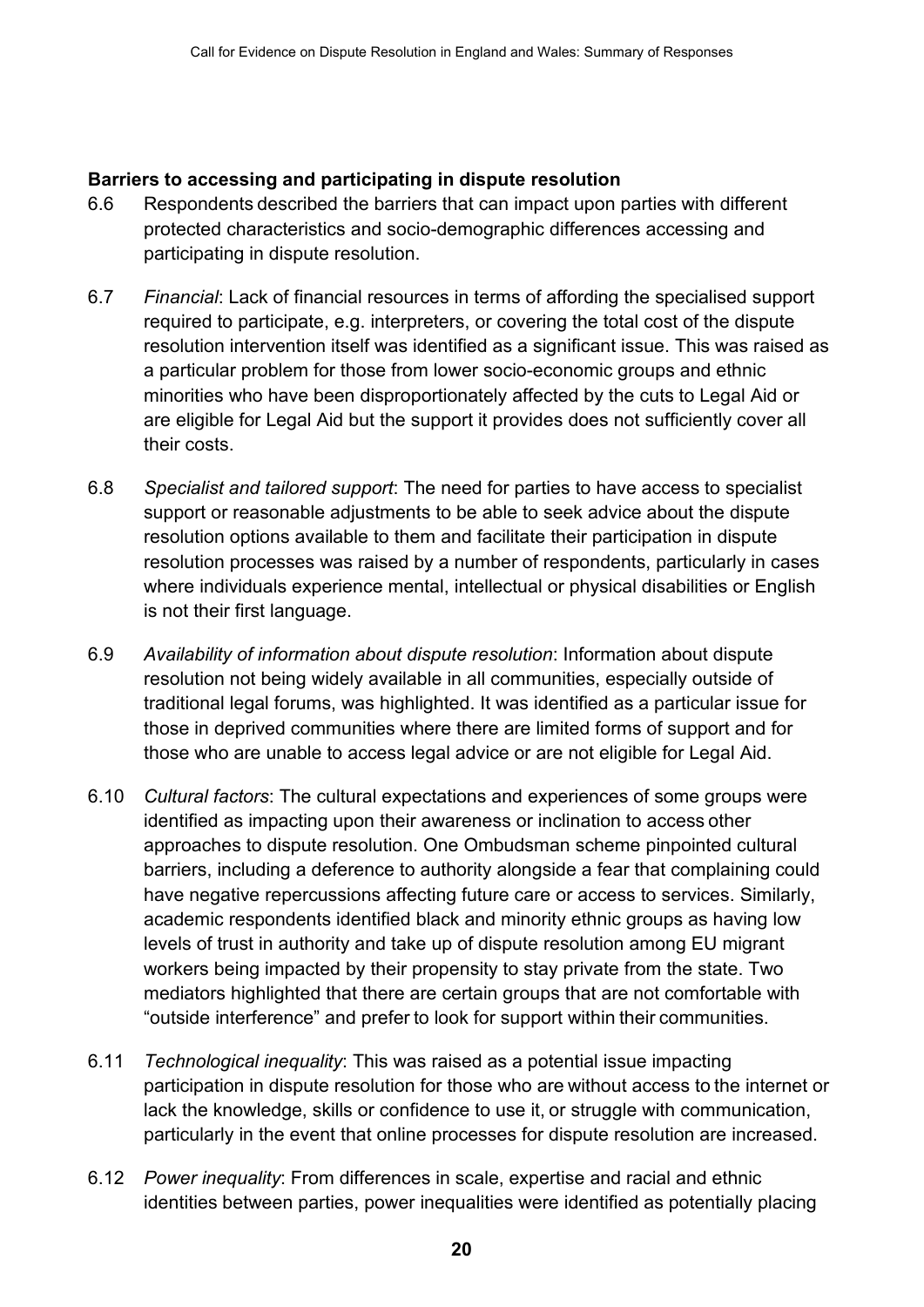one party at a greater disadvantage in dispute resolution processes. One respondent drew attention to evidence showing the potential for prejudice to be amplified in dispute resolution involving minority disputants.

#### **Dispute resolution providers**

6.13 The lack of diversity in the demographic of dispute resolution providers, particularly in terms of race and ethnicity, and specifically within the mediation profession, was raised. In terms of the potential causes for the lack of diversity, attention was drawn to gender and racial inequalities in the wider legal profession being reproduced, as well as the rigour and costs of training, regulatory and selection procedures for mediators. Regarding the impact of this, a number of respondents highlighted that parties might lack confidence or be reluctant to engage in dispute resolution processes if the providers do not look like them, come from the same communities, and are unfamiliar with their individual needs. It was also suggested that the lack of diversity may lead to disadvantages in the mediation process for certain groups. However, a number of respondents noted work being undertaken to diversify the profession.

#### **Mitigating the barriers and negative impacts**

- 6.14 Respondents identified ways to mitigate the potential barriers and negative impacts those with different protected characteristics and socio-demographic differences can experience when accessing and participating in dispute resolution processes.
- 6.15 *Information, resources, and services*: Responses described the importance of providing more information, resources and services that are developed and delivered by individuals representing a wide range of cultures and communities and making such support available in different languages and formats to cater to different needs and allow parties to make an informed choice about the options available to them. More funding was highlighted in a number of responses, and for such funding to be equally available to both parties in a dispute, particularly in the context of parental separation and childcare arrangements. The significance of rethinking and tailoring provision to meet the different needs of disputants, specifically those who are considered vulnerable and/or in cases involving abuse, was raised, including taking a flexible approach tailored to the individual's needs, using trained advocates and identifying the type of dispute resolution process that most appropriately takes into account power inequalities.
- 6.16 *Data and research*: The lack of evidence into the impact and experience of protected and socio-demographic differences with dispute resolution processes was identified with one organisation engaged in public policy and research recommending that this subject alone should be made an immediate priority for primary research. Relatedly, one representative body called for better recording and transparency of data released by the Ministry of Justice to support professionals in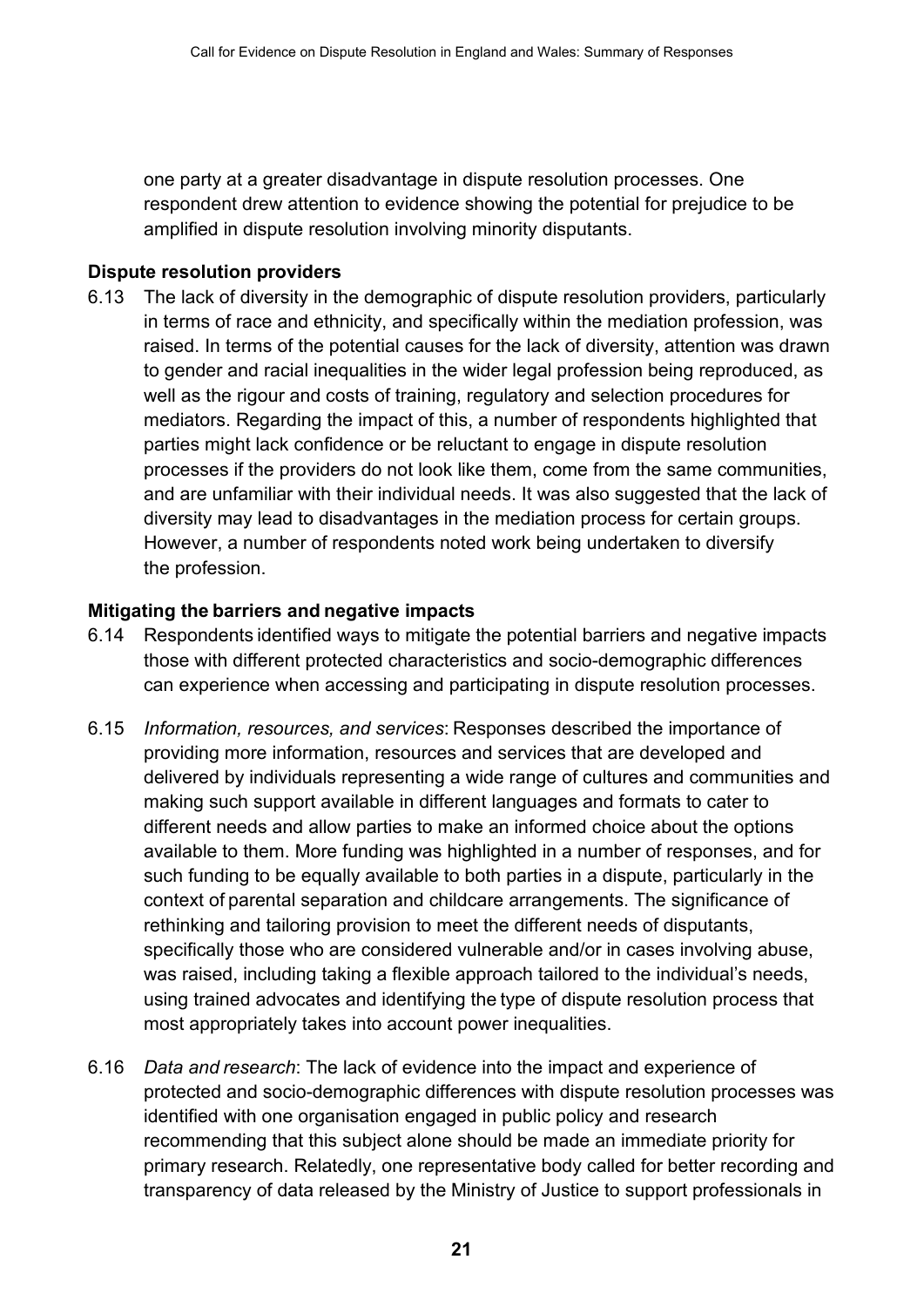identifying areas where disproportionality exists and developing positive solutions, specifically in relation to Special Educational Needs and Disability cases. Alongside conducting research, one representative body highlighted the importance of using learning from the evaluation of other projects to develop provision.

6.17 *Channels for accessing dispute resolution*: The ongoing development and use of technology and online processes was identified as a way to increase accessibility of dispute resolution, provide a safe space for those in abusive relationships, respond to the needs of those who only want to be engaged digitally and reduce disparity in dispute resolution outcomes. Respondents also pointed out ways to make online services more accessible. However, many respondents also identified the significance of providers offering a range of communication channels, including traditional methods such as telephone and face-to-face to allow all users the opportunity to access dispute resolution services.

## <span id="page-23-0"></span>**Section 7: Additional evidence**

#### **Calls for further data and evidence**

7.1 Some respondents called for further transparency from government in publishing data about numbers of cases and outcomes. It was suggested that figures should be broken down by demographics to check whether some groups are more disadvantaged than others. Further research was called for to compare the merits of mediation in child protection cases to provide clearer evidence on its effectiveness. Other research needs identified were around the long-term impact of mediated outcomes, the cost effectiveness of dispute resolution and whether it leads to 'better' outcomes in comparison with court outcomes.

#### **Reassessing the name of Alternative Dispute Resolution (ADR)**

7.2 Some respondents commented on the terminology of Alternative Dispute Resolution (ADR), suggesting it implies it is somehow inferior to the mainstream process of litigation. In the family jurisdiction it was suggested that moving away from the legal language of dispute resolution and adopting a more family-focused approach would help families resolve their issues.

#### **Education**

7.3 Some respondents highlighted successful education programmes which support users and decision makers in dispute resolution. These included the Separated Parents Information Programme and a judicial training programme which seeks to give judges a greater knowledge of complex financial products for more effective decision making. Some respondents felt there is a need for more education about dispute resolution for the general public; service users; legal professionals and dispute resolution providers.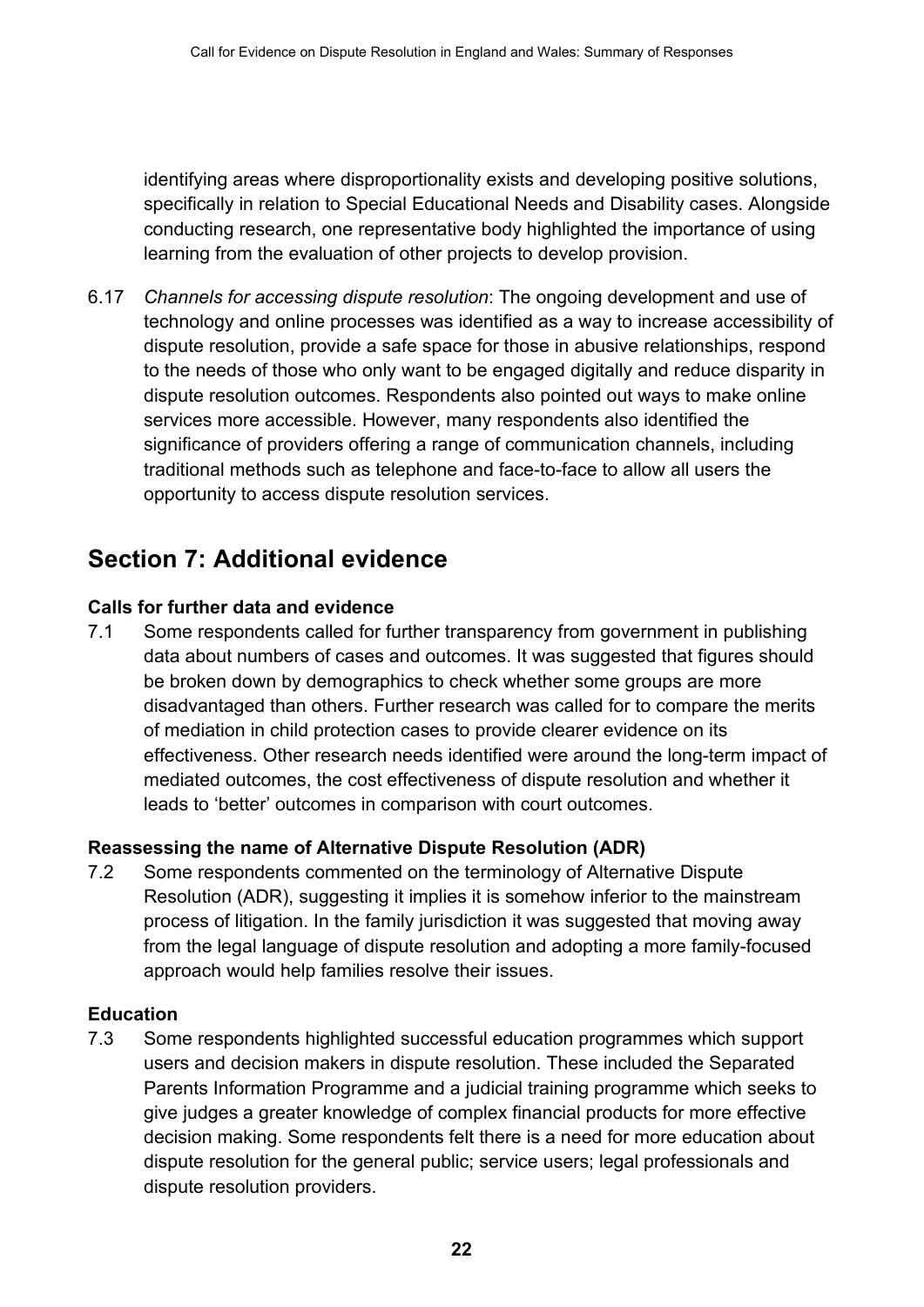#### **Case types suitable / not suitable for dispute resolution**

7.4 Some respondents reported that commercial cases are the most suitable for dispute resolution, though one respondent reported that dispute resolution can be difficult in cases where consumers are involved in land, property and building disputes. Some respondents called for more community mediation by local authorities, housing providers and the police. Case types that were reported not to be suitable for dispute resolution included test cases; disputes around discrimination and whistleblowing; cases that give rise to regulatory issues and those where dispute resolution would be contrary to the public interest, for example where a confidential settlement could conceal serious and repetitive wrongdoing (such as harassment).

#### **Dispute resolution as part of the wider justice landscape**

7.5 Respondents discussed dispute resolution as part of a whole approach to justice. Many saw the need for dispute resolution as an integrated pathway to justice which should also include early legal advice, support from professionals from other sectors such as benefits, mental health professionals, employment professionals, and dispute resolution as a pathway to litigation. Some respondents were keen to stress that dispute resolution can be the most appropriate solution but there will always be some disputants that should go to court. As part of an integrated pathway, dispute resolution should be available throughout key stages of the litigation process rather than only being offered at one point, particularly as situations change throughout the process. The consequence of not integrating dispute resolution with the wider system is that people can suffer with multiple, compounding legal issues. On the other hand, a consequence of resolving issues through dispute resolution can be that organisations can learn lessons through resolving disputes and standards of service can be driven up as a result, reducing the number of disputes in the long term.

#### **Recommendations for new approaches to dispute resolution**

7.6 Some respondents proposed new forms of dispute resolution or proposed expanding the use of relatively innovative methods of dispute resolution. These included: suggesting the government could establish a Business Disputes Service which could triage cases and seek the most suitable resolution method; forming industry-specific expert panels to work through issues at speed and generate effective, binding solutions; extending the use of simplified arbitration, round tables and joint settlement meetings; and further use of community mediation.

#### **Sector specific issues**

7.7 Some respondents identified issues in relation to specific sectors. For example, respondents identified a gap in the housing and property sector where private landlords are not required to join any redress scheme and they are not covered by any dispute resolution provision or Ombudsman. In civil cases, it was proposed that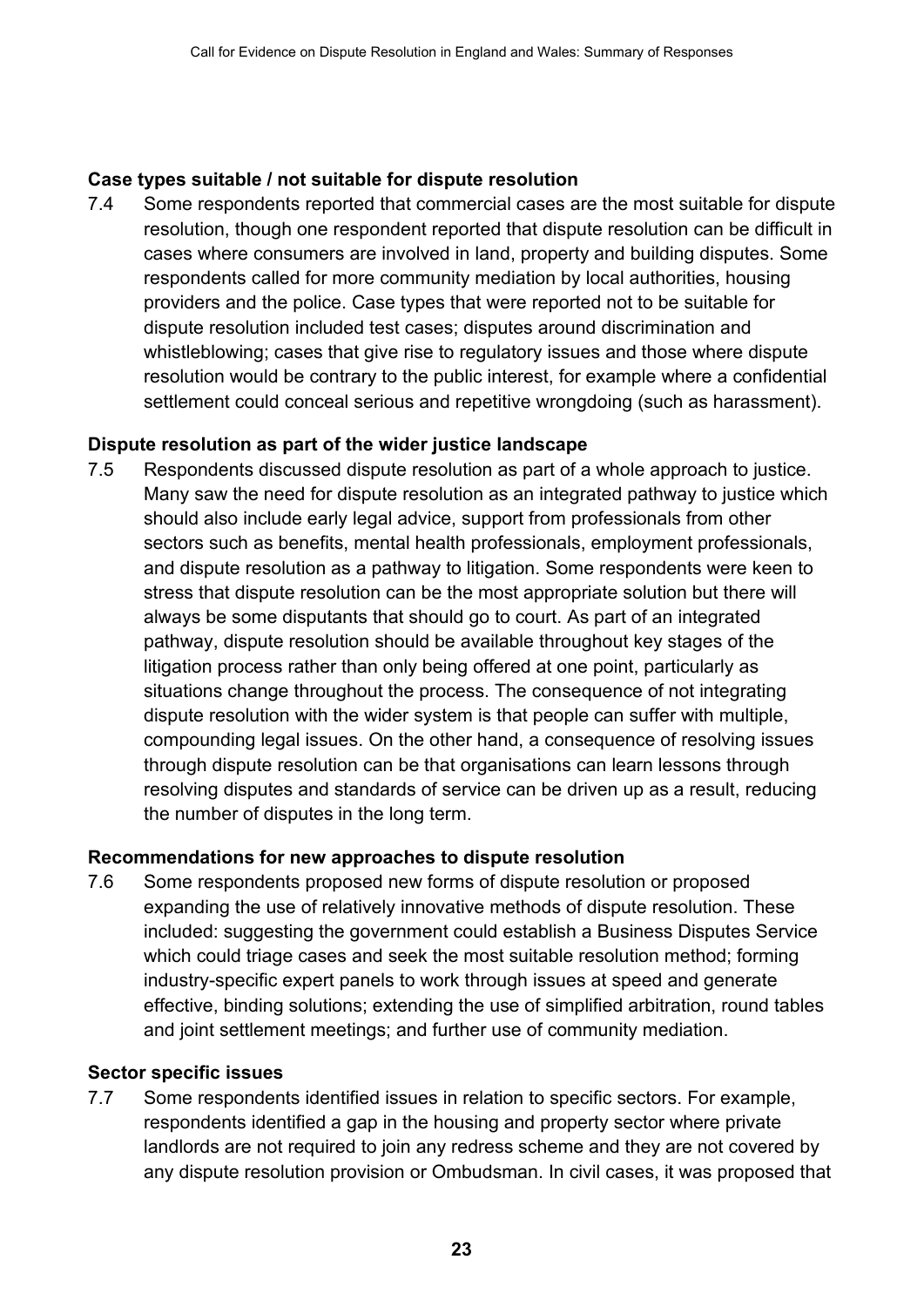small businesses should be treated the same as individuals due their often lack of experience with legal services.

7.8 Respondents from the family jurisdiction made the case for increasing the use of Child Inclusive Mediation (CIM) for mediated outcomes that have the child's best interests at heart. Also, in family law, it was reported that court is still most widely seen as the only route in family disputes and that mediated agreements are seen as weak and a compromise. There were calls for mediated agreements to be more binding in family cases to reduce the perception by parents that the courts have more power than other forms of dispute resolution.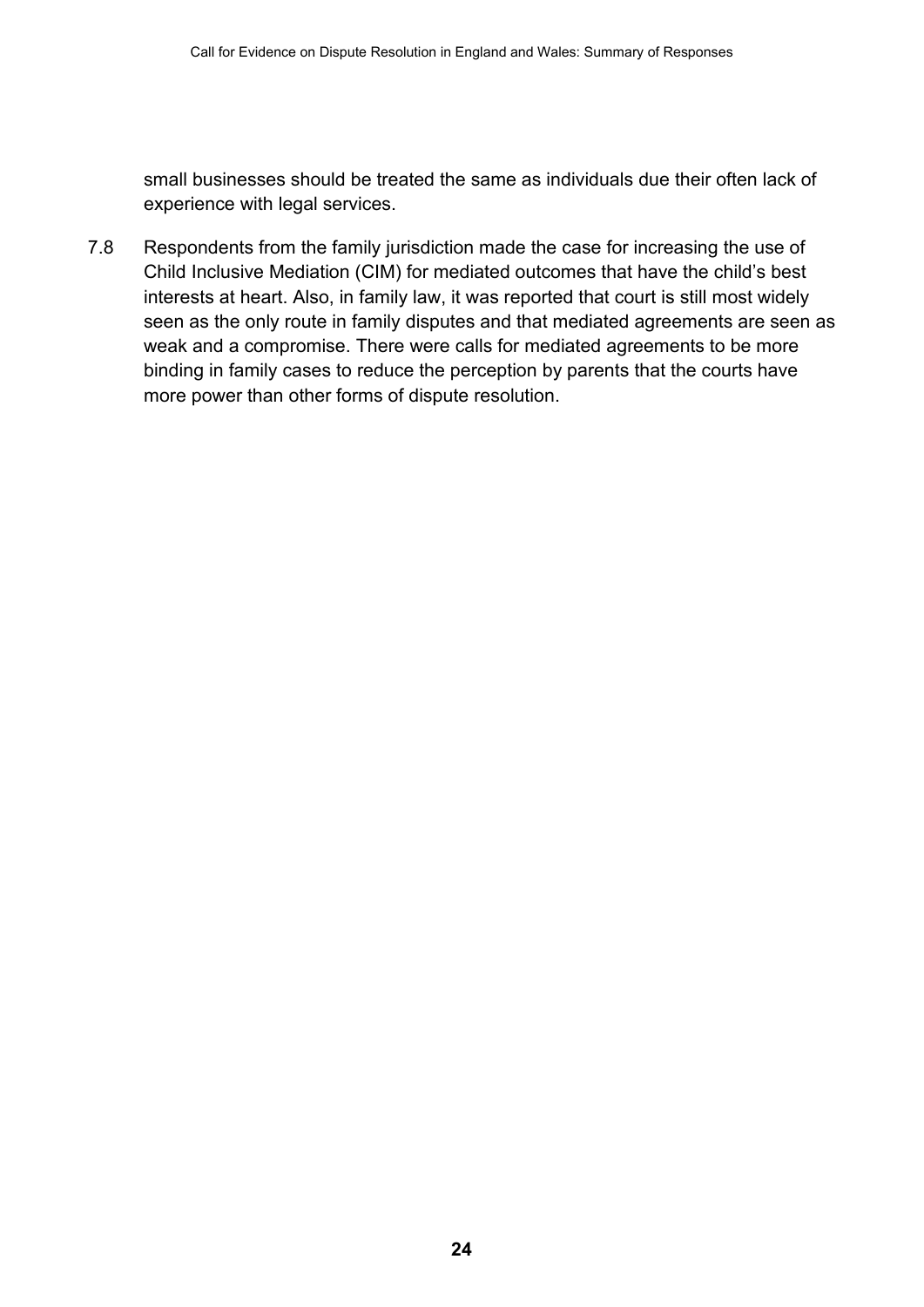## <span id="page-26-0"></span>**Conclusion and next steps**

The Ministry of Justice would like to thank all respondents for their contribution to the Call for Evidence on Dispute Resolution in England and Wales. The information gathered from this consultation exercise will inform the government's developing work on how to utilise dispute resolution processes to deliver swifter, more cost-effective and more consensual access to justice. Any future policy proposals will be subject to further public consultation.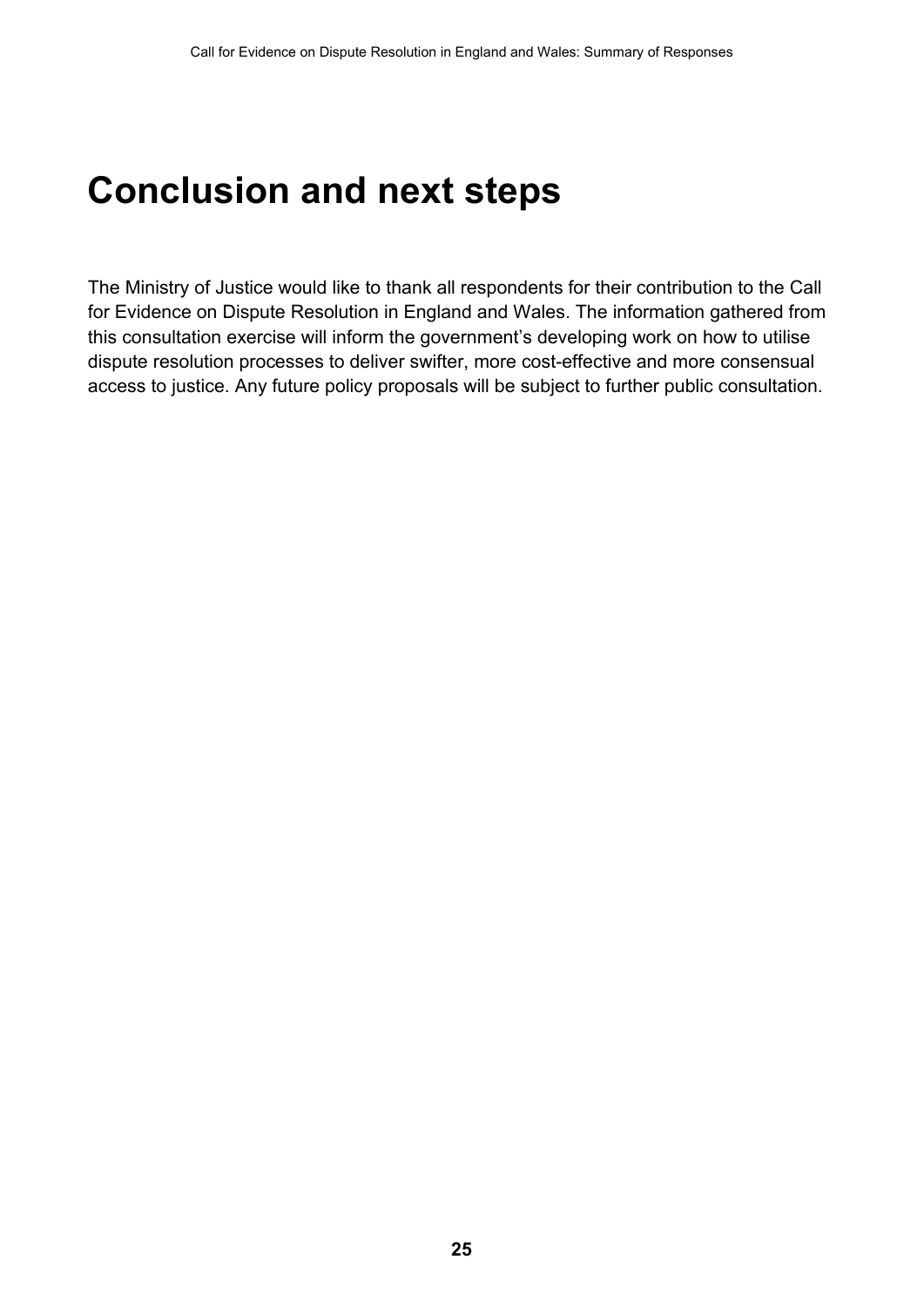## <span id="page-27-0"></span>**Consultation principles**

The principles that Government departments and other public bodies should adopt for engaging stakeholders when developing policy and legislation are set out in the Cabinet Office Consultation Principles 2018:

[https://assets.publishing.service.gov.uk/government/uploads/system/uploads/attachment\\_](https://assets.publishing.service.gov.uk/government/uploads/system/uploads/attachment_data/file/691383/Consultation_Principles__1_.pdf) [data/file/691383/Consultation\\_Principles\\_\\_1\\_.pdf](https://assets.publishing.service.gov.uk/government/uploads/system/uploads/attachment_data/file/691383/Consultation_Principles__1_.pdf)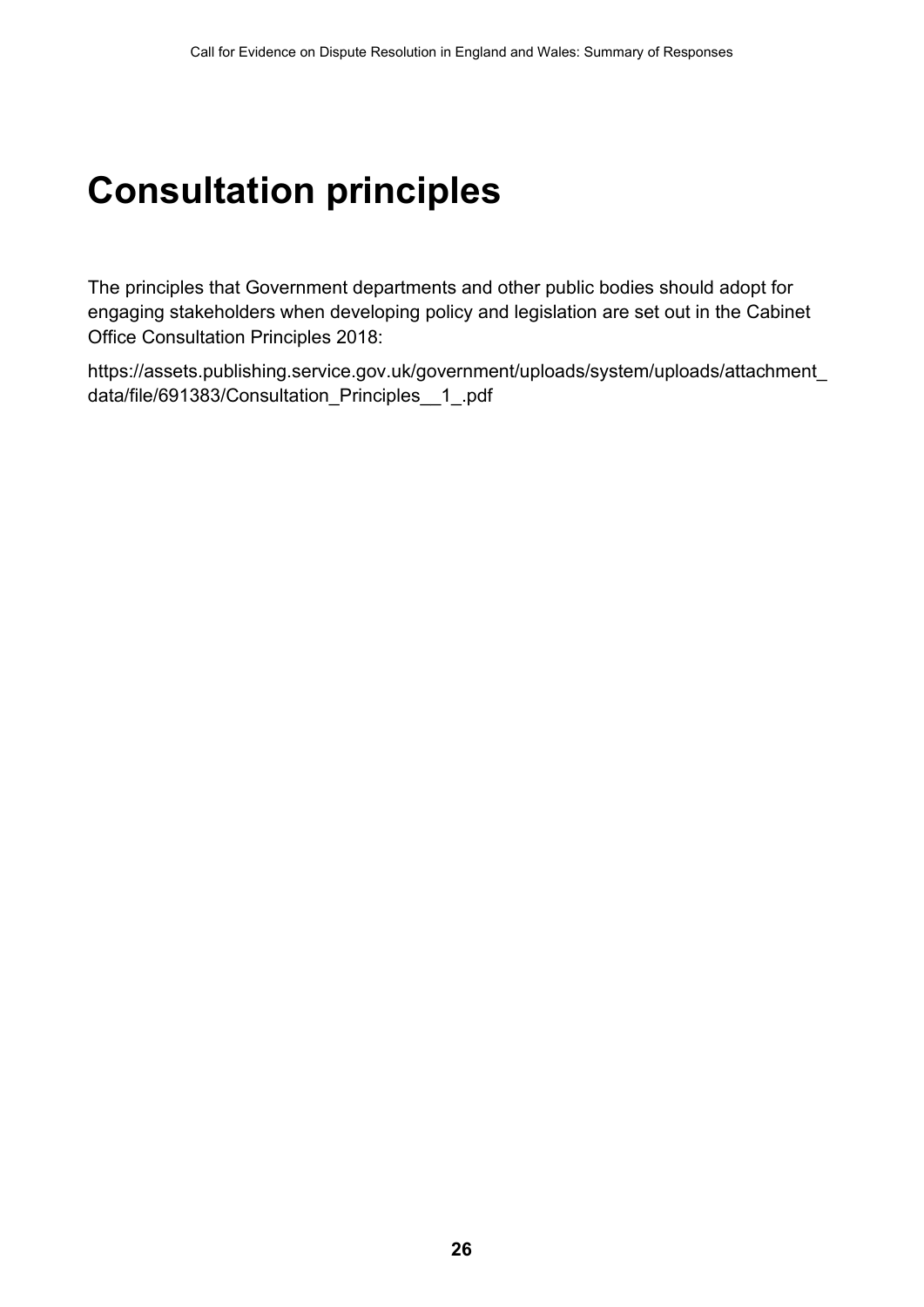## <span id="page-28-0"></span>**Annex A – List of consultation questions**

#### **1. Drivers of engagement and settlement**

An understanding of the drivers of engagement and settlement will enable the development of policies and procedures that ensure access to justice in a way that best meets people's needs. Existing evidence points to reasonable settlement rates for pre-hearing dispute resolution schemes

- 1. Do you have evidence of how the characteristics of parties and the type of dispute affect motivation and engagement to participate in dispute resolution processes?
- 2. Do you have any experience or evidence of the types of incentives that help motivate parties to participate in dispute resolution processes? Do you have evidence of what does not work?
- 3. Some evidence suggests that mandatory dispute resolution gateways, such as the Mediation Information & Assessment Meeting (MIAM), work well when they are part of the court process. Do you agree? Please provide evidence to support your response.
- 4. Anecdotal evidence suggests that some mediators or those providing related services feel unable to refer parties to sources of support/information – such as the separated parents' information programme in the family jurisdiction – and this is a barrier to effective dispute resolution process. Do you agree? If so, should mediators be able to refer parties onto other sources of support or interventions? Please provide evidence to support your response.
- 5. Do you have evidence regarding the types of cases where uptake of dispute resolution is low, and the courts have turned out to be the most appropriate avenue for resolution in these cases?
- 6. In your experience, at what points in the development of a dispute could extra support and information be targeted to incentivise a resolution outside of court? What type of dispute does your experience relate to?
- 7. Do you have any evidence about common misconceptions by parties involved in dispute resolution processes? Are there examples of how these can be mitigated?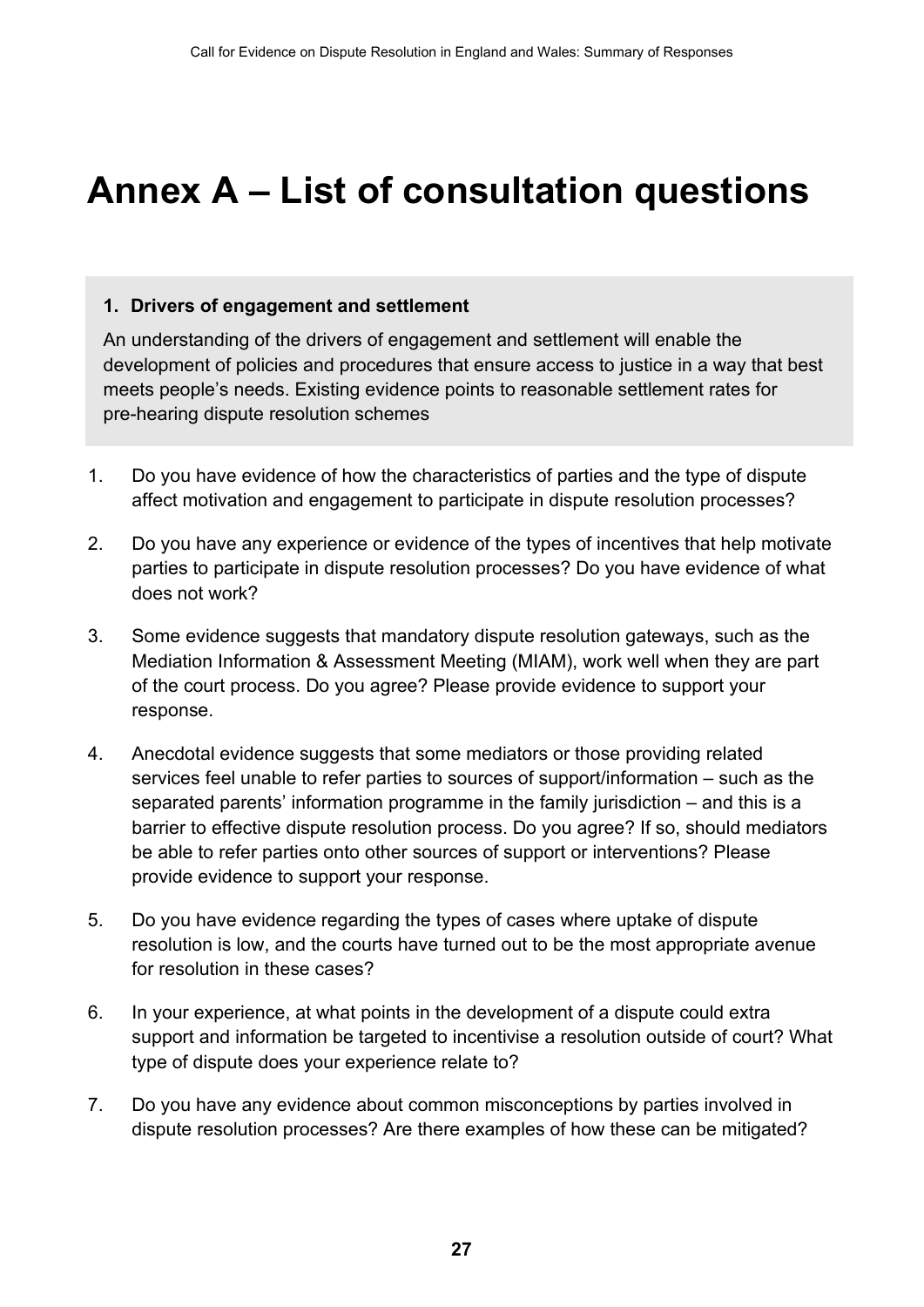#### **2. Quality and outcomes**

We want to ensure that parties are supported to use the best processes. As well as measures such as engagement/settlement rates and the perceptions of parties, it is important that parties achieve quality outcomes i.e. problems can be resolved effectively, fairly, and with minimal cost and delay for parties.

- 8. Do you have evidence about whether dispute resolution processes can achieve better outcomes or not in comparison to those achieved through the courts?
- 9. Do you have evidence of where settlements reached in dispute resolution processes were more or less likely to fully resolve the problem and help avoid further problems in future?
- 10. How can we assess the quality of case outcomes across different jurisdictions using dispute resolution mechanisms, by case types for example, and for the individuals and organisations involved?
- 11. What would increase the take up of dispute resolution processes? What impact would a greater degree of compulsion to resolve disputes outside court have? Please provide evidence to support your view.
- 12. Do you have evidence of how unrepresented parties are affected in dispute resolution processes such as mediation and conciliation?
- 13. Do you have evidence of negative impacts or unintended consequences associated with dispute resolution schemes? Do you have evidence of how they were mitigated and how?
- 14. Do you have evidence of how frequently dispute resolution settlements are complied with, or not? In situations where the agreement was not complied with, how was that resolved?
- 15. Do you have any summary of management information or other (anonymised) data you would be willing to share about your dispute resolution processes and outcomes? This could cover volumes of appointments and settlements, client groups, types of dispute, and outcomes. If yes, please provide details of what you have available and we may follow up with you.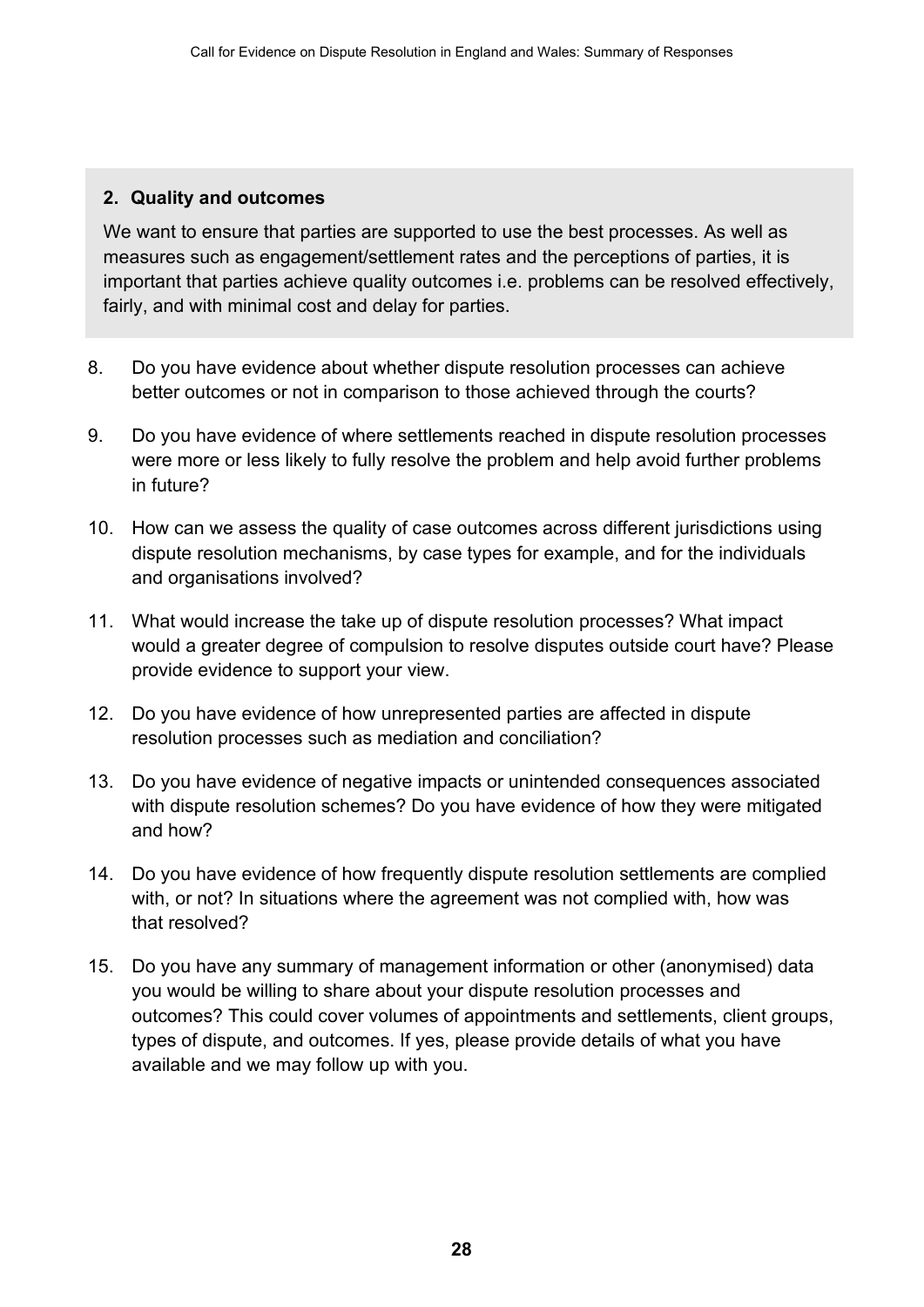#### **3. Dispute resolution service providers**

We are keen to gain a greater understanding of the Dispute Resolution workforce and how they are currently trained, how standards of work are monitored and how quality is assured to users of their services.

- 16. Do you have evidence which demonstrates whether the standards needed to provide effective dispute resolution services are well understood?
- 17. Do you have evidence of the impact of the standard of qualifications and training of dispute resolution service providers on settlement rates/outcomes?
- 18. Do you have evidence of how complaints procedure frameworks for mediators and other dispute resolution service providers are applied? Do you have evidence of the effectiveness of the complaints' procedure frameworks?
- 19. Do you think there are the necessary safeguards in place for parties (e.g. where there has been professional misconduct) in their engagement with dispute resolution services?
- 20. What role is there for continuing professional development for mediators or those providing related services and should this be standardised?
- 21. Do you have evidence to demonstrate whether the current system is transparent enough to enable parties to make informed choices about the type of service and provider that is right for them?

#### **4. Financial and economic costs/benefits of dispute resolution systems**

We are keen to get more evidence around the possible savings of dispute resolution processes. We seek evidence to help us understand the economic differences between dispute resolution processes.

- 22. What are the usual charges for parties seeking private dispute resolution approaches? How does this differ by case types?
- 23. Do you have evidence on the type of fee exemptions that different dispute resolution professionals apply?
- 24. Do you have evidence on the impact of the level of fees charged for the resolution process?
- 25. Do you have any data on evaluation of the cost-effectiveness or otherwise of dispute resolution processes demonstrating savings for parties versus litigation?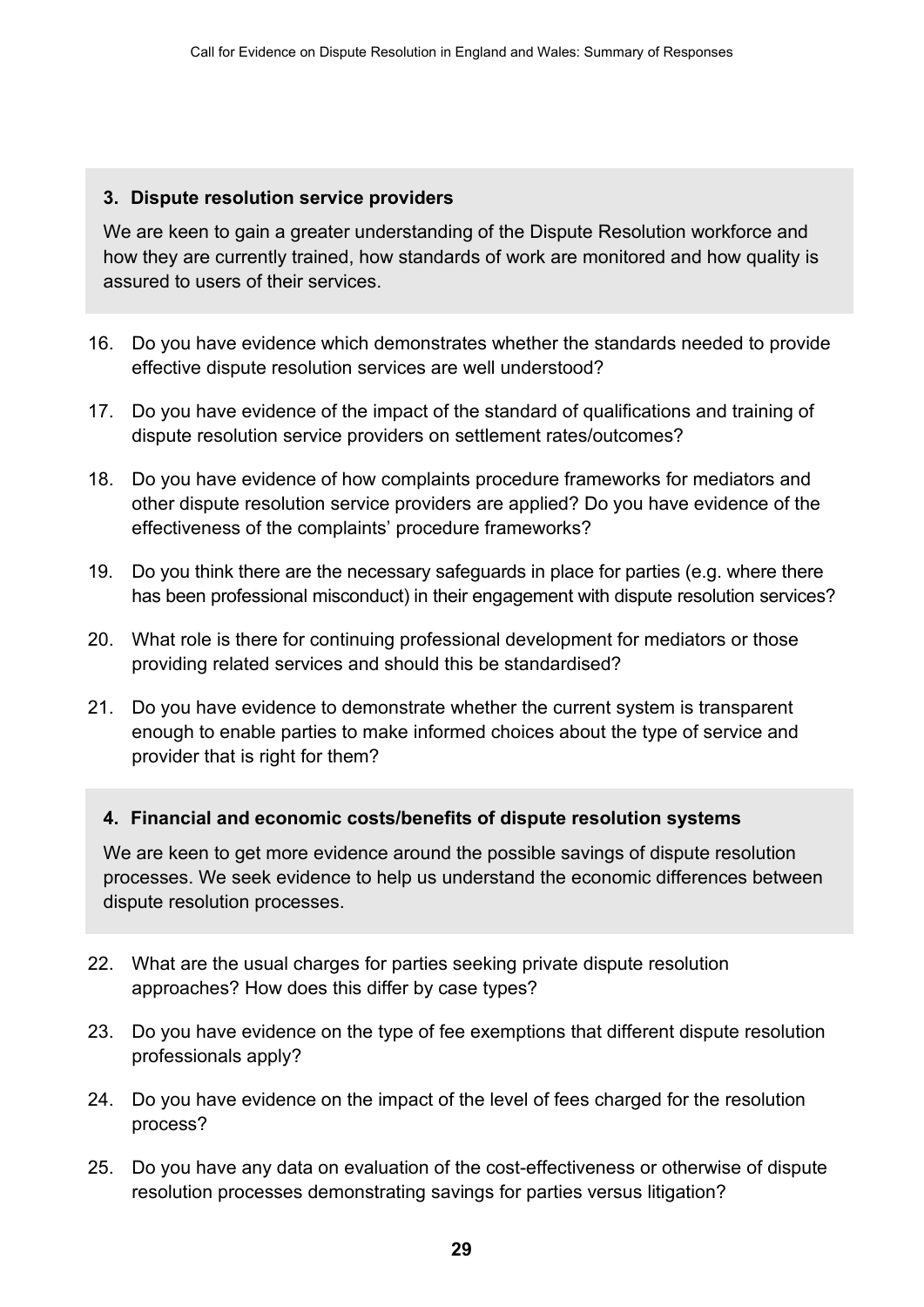#### **5. Technology infrastructure**

We are interested to learn what evidence informs the potential for technology to play a larger role in accessing dispute resolution.

Although we are aware of many domestic and international platforms, we must continue learning from new and novel approaches to digital technology that can remove barriers to uptake, improve the user experience, reduce bureaucracy and costs, and ultimately improve outcomes for parties.

- 26. Do you have evidence of how and to what extent technology has played an effective role in dispute resolution processes for citizens or businesses?
- 27. Do you have evidence on the relative effectiveness of different technologies to facilitate dispute resolution? What works well for different types of disputes?
- 28. Do you have evidence of how technology has caused barriers in resolving disputes?
- 29. Do you have evidence of how an online dispute resolution platform has been developed to continue to keep pace with technological advancement?
- 30. Do you have evidence of how automated dispute resolution interventions such as artificial intelligence-led have been successfully implemented? How have these been reviewed and evaluated?

#### **6. Public Sector Equality Duty**

We are required by the Public Sector Equality Duty to consider the need to eliminate discrimination, advance equality of opportunity and foster good relations between different people in shaping policy, delivering services and in relation to our own employees.

- 31. Do you have any evidence on how protected characteristics and socio-demographic differences impact upon interactions with dispute resolution processes?
- 32. Do you have any evidence on issues associated with population-level differences, experiences and inequalities that should be taken into consideration?

#### **7. Additional evidence**

Please share additional evidence in relation to dispute resolution, not covered by the questions above, that you would like to be considered as part of this Call for Evidence.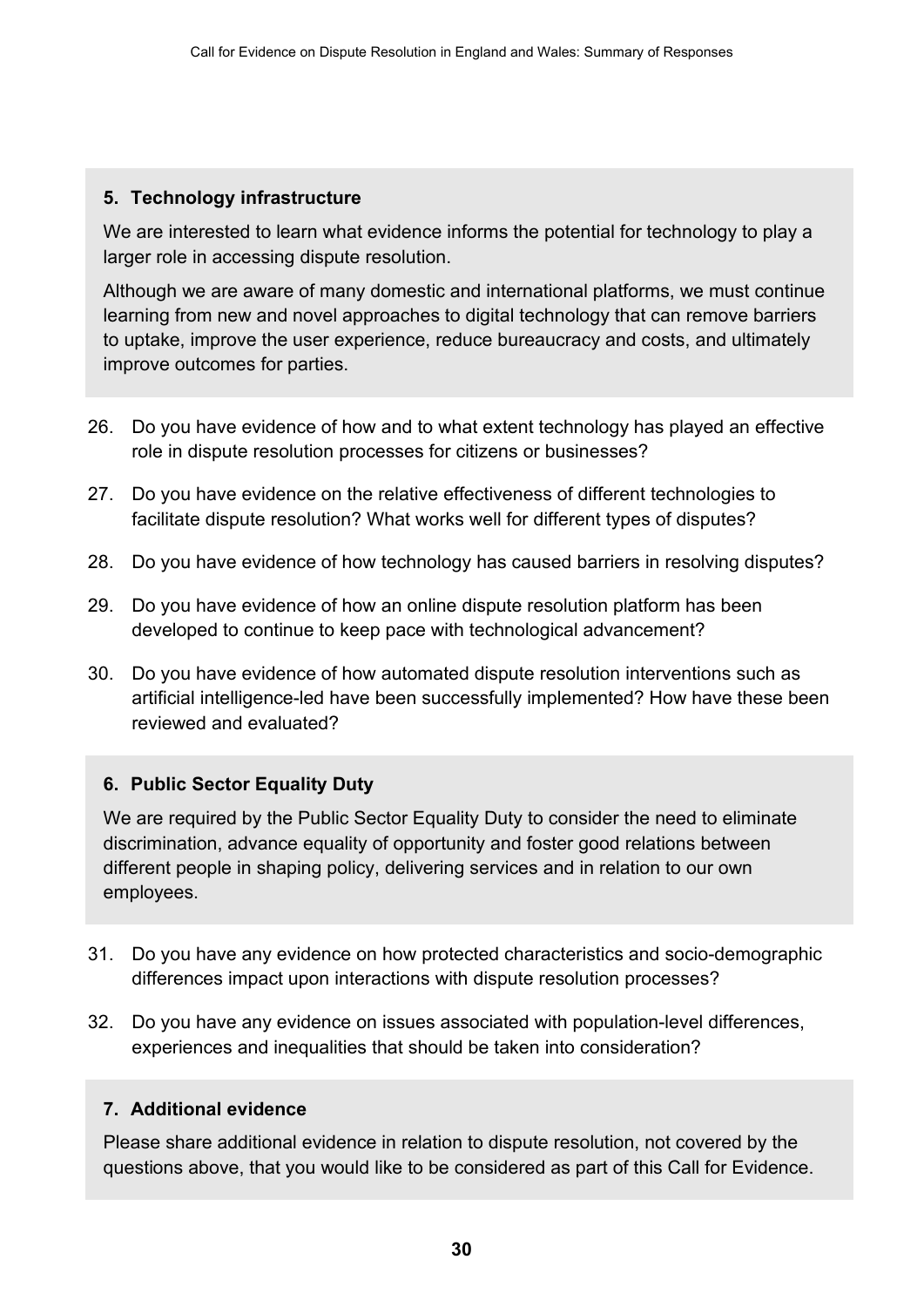## <span id="page-32-0"></span>**Annex B – List of organisational respondents**

Administrative Justice Council (AJC) Advantage Insurance Company Limited Advisory, Conciliation and Arbitration Service (ACAS) Amicable Anne Braithwaite Mediation Chambers Association of British Insurers Association of Consumer Support Organisations (ACSO) Association of Personal Injury Lawyers (APIL) Bar Council BLM LLP Cafcass Cafcass Cymru CAOS Conflict Management Carpenters Group Central Association of Agricultural Valuers (CAAV) Centre for Effective Dispute Resolution (CEDR) Chancery Bar Association Charles Russell Speechlys LLP Chartered Institute of Arbitrators (CIArb) Chartered Institute of Legal Executives (CILEX) Chartered Institute of Personal and Development (CIPD) Chartered Trading Standards Institute (CTSI) Children and Young People's Services, Calderdale MBC Children First Family Mediation Civil Court Users Association Civil Justice Council Judicial ADR Liaison Committee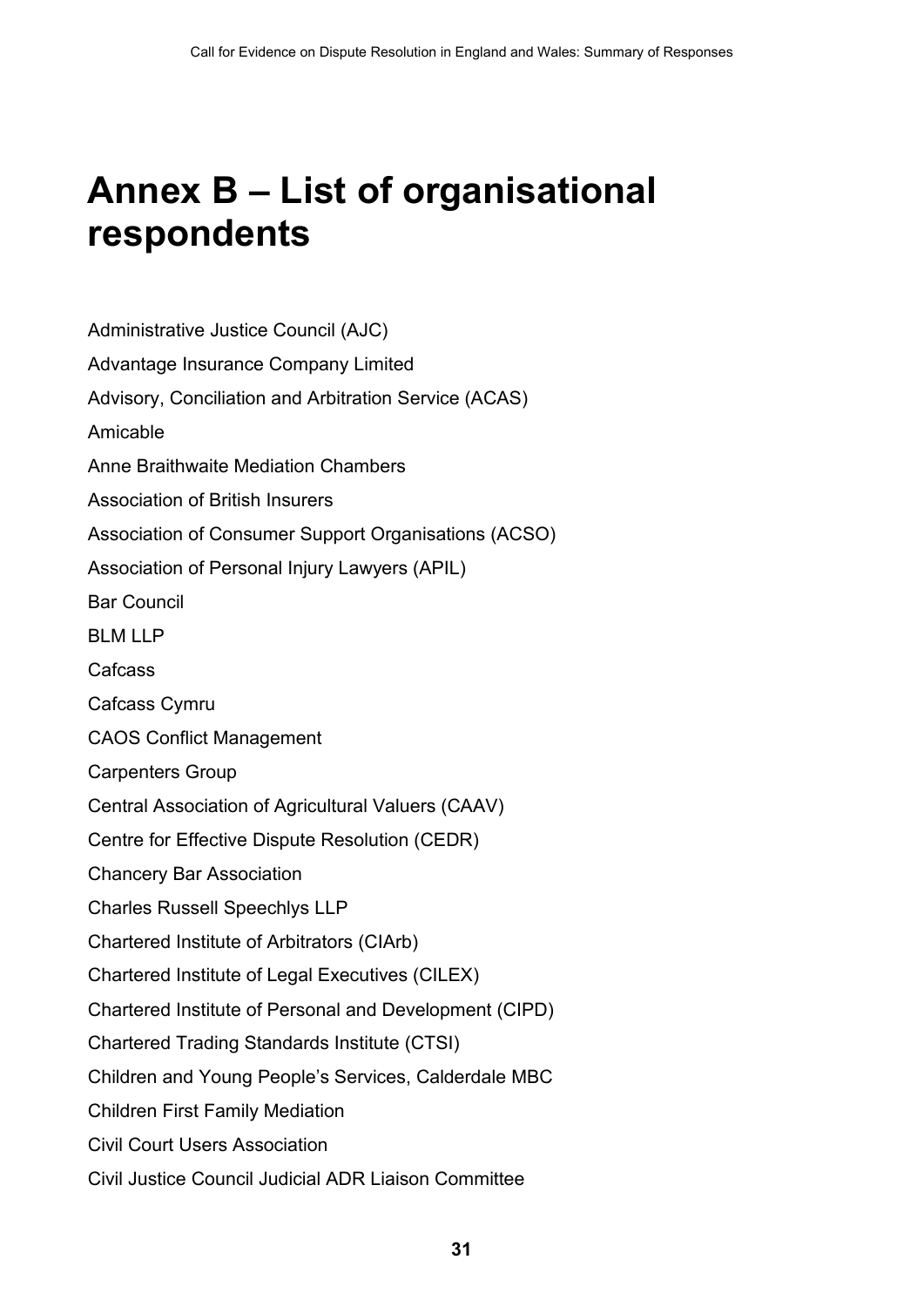- Civil Mediation Council (CMC)
- Civil Sub-Committee of the Council of HM Circuit Judges
- Claims Portal Limited
- Claimspace Ltd
- Clifford Chance LLP
- CMS Cameron McKenna Nabarro Olswang LLP
- Colman Coyle Ltd
- Compulsory Purchase Association (CPA)
- Consensum
- Credit Hire Organisation (CHO)
- Dentons UK and Middle East LLP
- Devon & Exeter Mediation Practice
- Direct Line Group
- Dispute Resolution Ombudsman Ltd
- Dispute Service Ltd
- DisputesEfiling.com Ltd
- Divorce Surgery
- Doyle Clayton
- Employment Lawyers Association (ELA)
- England Kerr Hands
- Equality and Employment Law Centre
- Eversheds Sutherland (International) LLP
- Families Need Fathers
- Family Justice Council (FJC)
- Family Justice Young People's Board (sponsored by Cafcass)
- Family Law Bar Association (FLBA)
- Family Law in Partnership Ltd (FLiP)
- Family Mediation Council (FMC)
- Family Mediators Association
- Family Sub-Committee of the Council of HM Circuit Judges
- Federation of Small Businesses (FSB)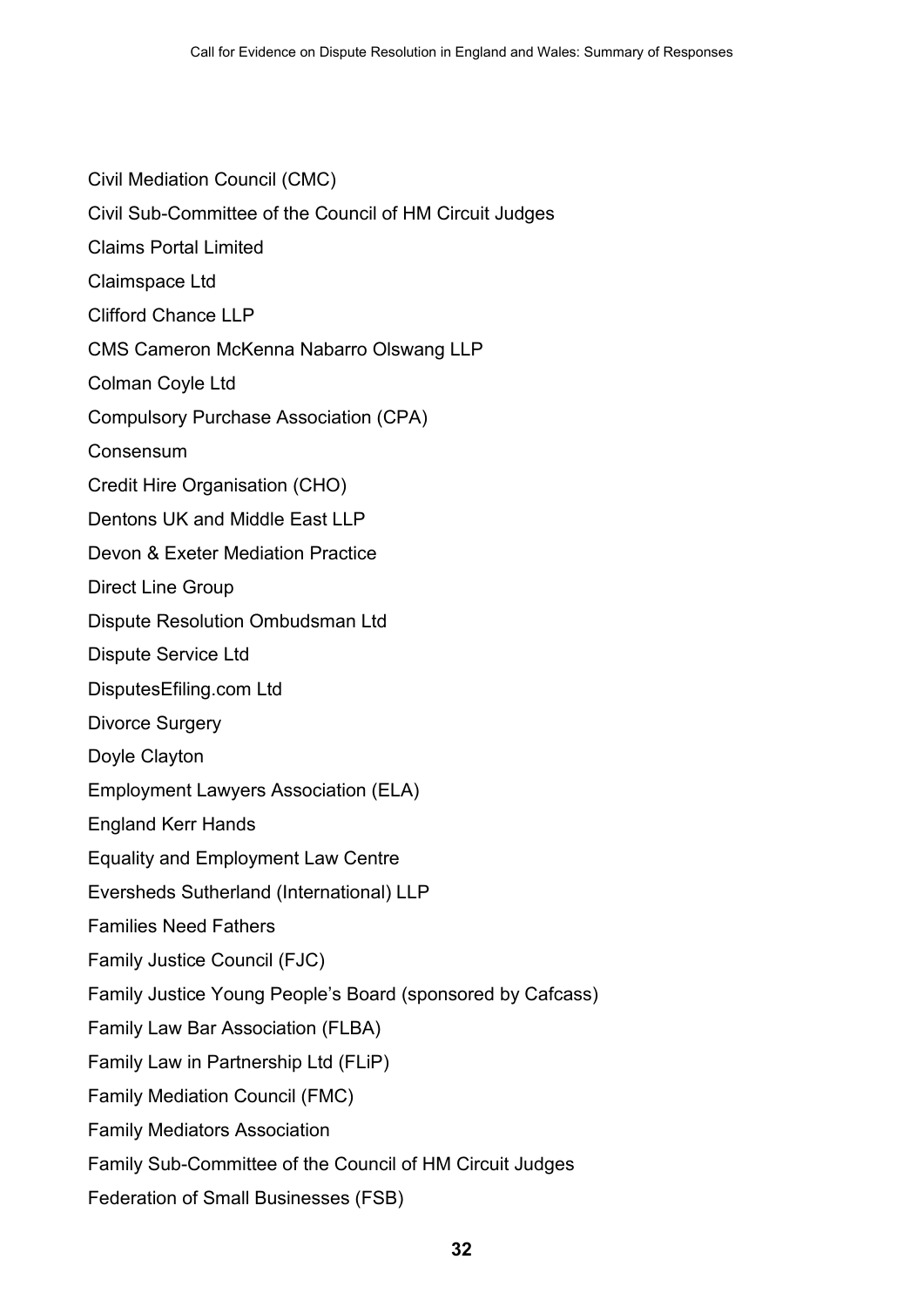Fenwick Elliott LLP Fieldfisher LLP Forum of Insurance Lawyers (FOIL) Forum of Private Business Harwood & Co Solicitors Herbert Smith Freehills LLP Hill Dickinson LLP HMRC Housing Law Practitioners' Association (HLPA) Housing Ombudsman Service Howarths IBAS Independent Mediators Ltd Independent Provider of Special Education Advice (IPSEA) Institute of Family Law Arbitrators (IFLA) Institution of Civil Engineers (ICE) Intellectual Property Bar Association IPOS Mediation Irwin Mitchell LLP JMW Solicitors LLP **JUSTICE** Kennedys Keoghs LLP Law Centres Network Law Society Legal Education Foundation Legal Services Consumer Panel London Borough of Islington Magistrates Association McAdam Mediation Mediation Hertfordshire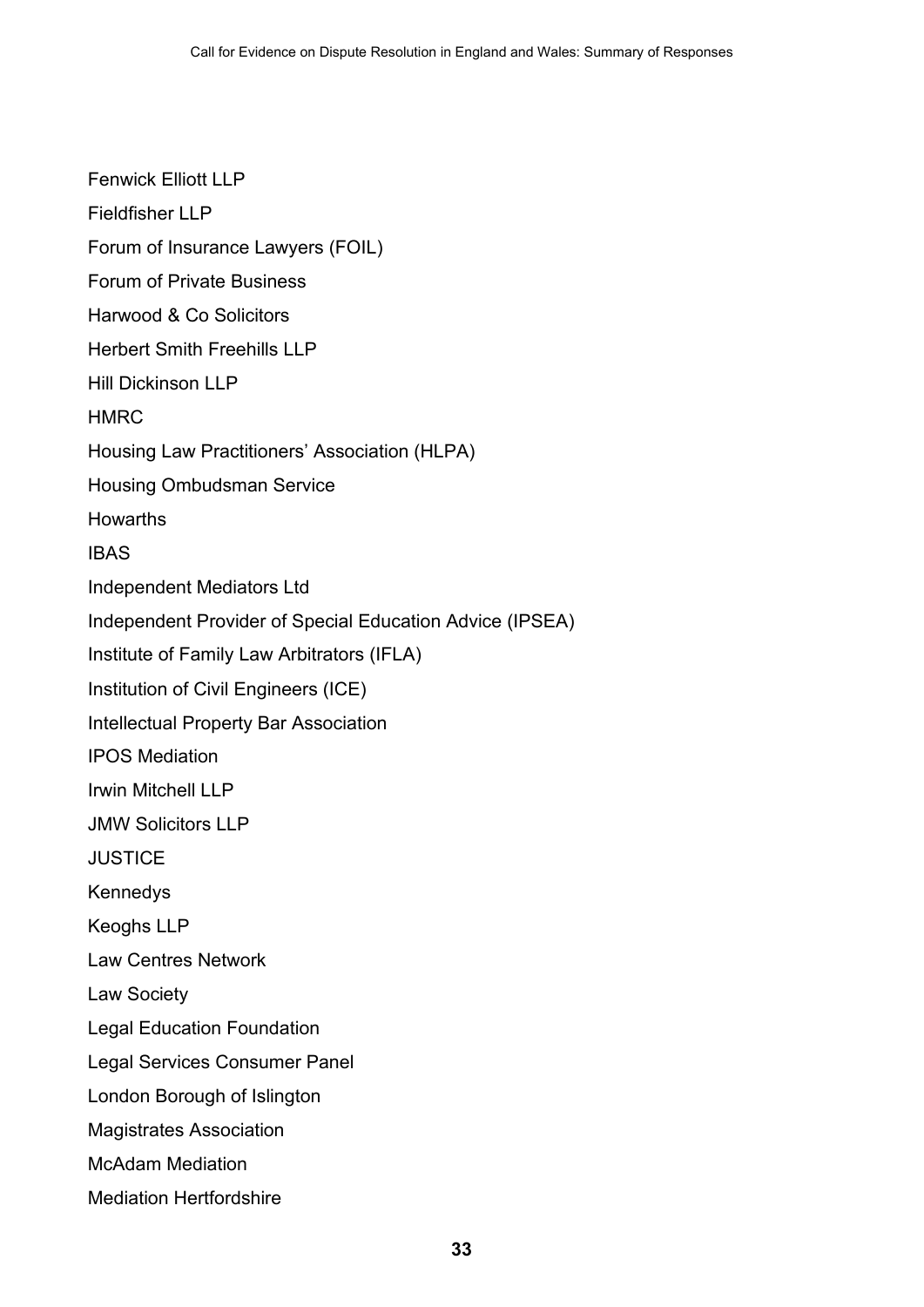- Mediation Now
- Mediations Work Ltd
- **Middletons**
- Moore Barlow LLP
- Motor Ombudsman
- National Association of Child Contact Centres
- National Family Mediation
- NFU Mutual Insurance Society Limited
- NHS Resolution
- Northwest Mediation
- Nuffield Family Justice Observatory
- ODR Training Ltd
- Ombudsman Association
- Ombudsman Services
- P.R.I.M.E Finance Foundation
- Parenting Apart Programme Ltd
- Parliamentary and Health Service Ombudsman
- Pensions Ombudsman
- Personal Injury Bar Association (PIBA)
- PJT Enterprises Ltd
- Planning and Environment Bar Association
- ProMediate (UK) Ltd
- Property Ombudsman
- Property Redress Scheme
- **Propertymark**
- Public Services Ombudsman for Wales
- Quinfinity Technology Solutions Ltd
- **Refuge**
- Renewable Energy Consumer Code (RECC)
- **Resolution**
- RESOLVE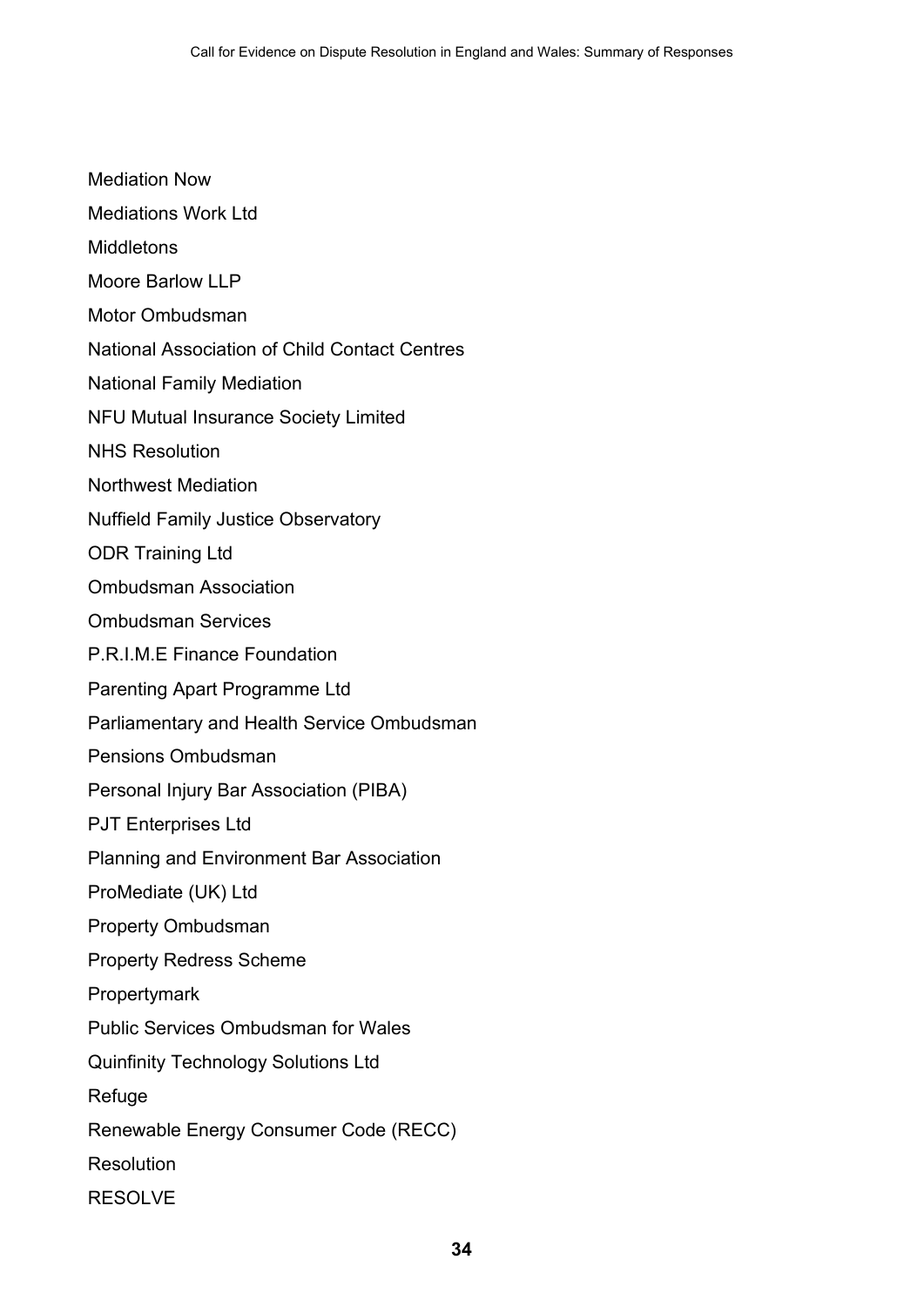Resolve Disputes Online Technology Ltd (RDO) Rights of Women Royal Institution of Chartered Surveyors (RICS) RSA Insurance Ltd Russell-Cooke LLP **SafeLives** Sefton MB Council SENDIASS, Birmingham SENDIASS, Cambridgeshire Shelter & Shelter Cymru Solution Talk Southern Family Mediation Ltd Special Education Consortium Start Mediation Ltd Stewarts LLP Tenant Farmers Association (TFA) Thompsons Solicitors Traffic Penalty Tribunal Trust ADR Ltd Trust Mediation Ltd Walker Morris LLP Wandsworth Mediation Service Wells Family Mediation Which? Your Employment Settlement Service Zurich Insurance plc